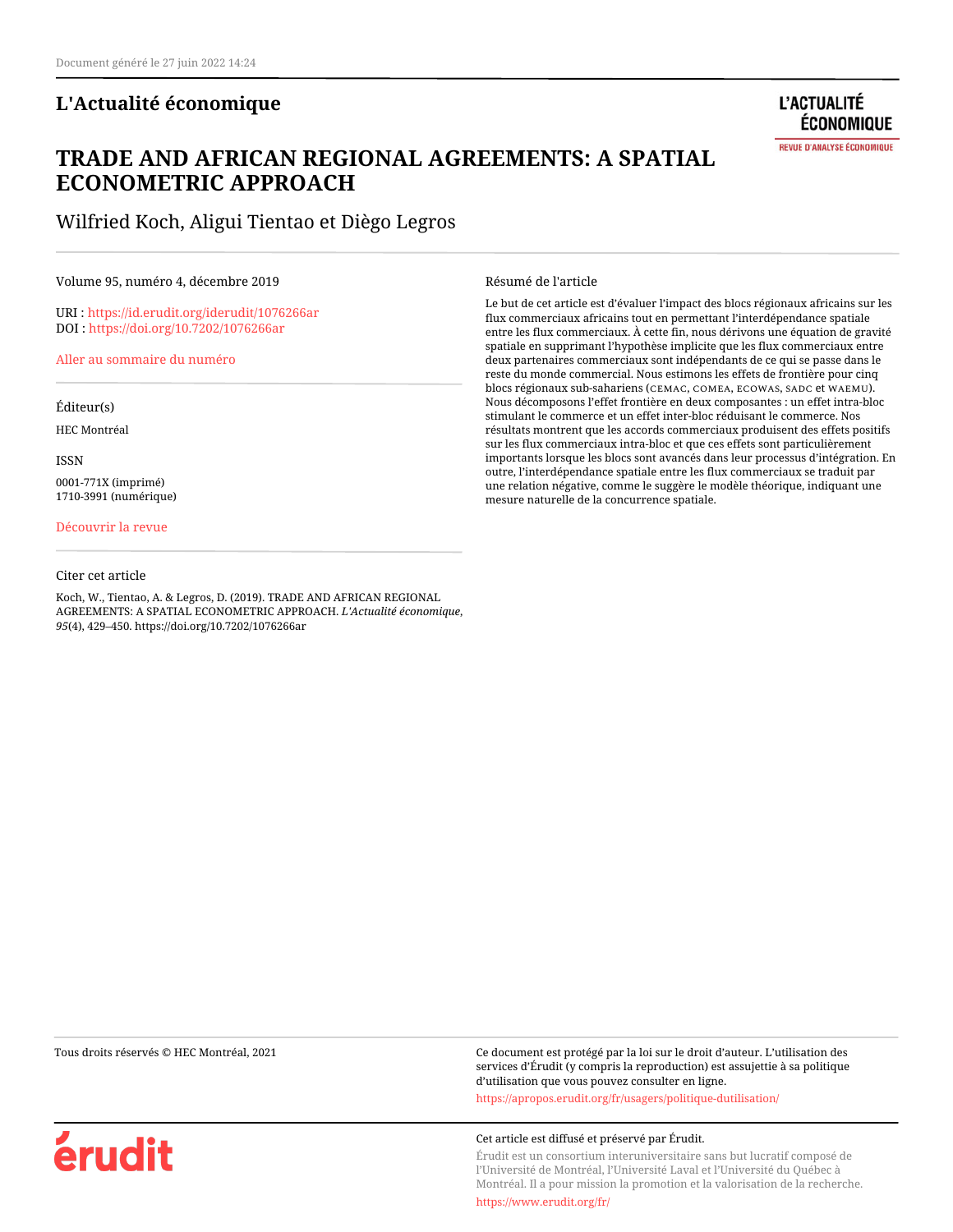L'Actualité économique, Revue d'analyse économique, vol. 95, nº 4, décembre 2019

## TRADE AND AFRICAN REGIONAL AGREEMENTS: A SPATIAL ECONOMETRIC APPROACH

Wilfried KOCH *Université du Québec à Montréal koch.wilfried@uqam.ca*

Aligui TIENTAO *Université Bourgogne Franche-Comté Laboratoire d'Économie de Dijon aligui.tientao@u-bourgogne.fr*

Diègo LEGROS *Université Bourgogne Franche-Comté Laboratoire d'Économie de Dijon diego.legros@u-bourgogne.fr*

RÉSUMÉ – Le but de cet article est d'évaluer l'impact des blocs régionaux africains sur les flux commerciaux africains tout en permettant l'interdépendance spatiale entre les flux commerciaux. À cette fin, nous dérivons une équation de gravité spatiale en supprimant l'hypothèse implicite que les flux commerciaux entre deux partenaires commerciaux sont indépendants de ce qui se passe dans le reste du monde commercial. Nous estimons les effets de frontière pour cinq blocs régionaux sub-sahariens (CEMAC, COMEA, ECOWAS, SADC et WAEMU). Nous décomposons l'effet frontière en deux composantes : un effet intra-bloc stimulant le commerce et un effet inter-bloc réduisant le commerce. Nos résultats montrent que les accords commerciaux produisent des effets positifs sur les flux commerciaux intra-bloc et que ces effets sont particulièrement importants lorsque les blocs sont avancés dans leur processus d'intégration. En outre, l'interdépendance spatiale entre les flux commerciaux se traduit par une relation négative, comme le suggère le modèle théorique, indiquant une mesure naturelle de la concurrence spatiale.

ABSTRACT – The purpose of this paper is to evaluate the impact of African regional blocs on African trade flows while allowing for spatial interdependence between trade flows. To this end, we derive a spatial gravity equation by removing the implicit assumption that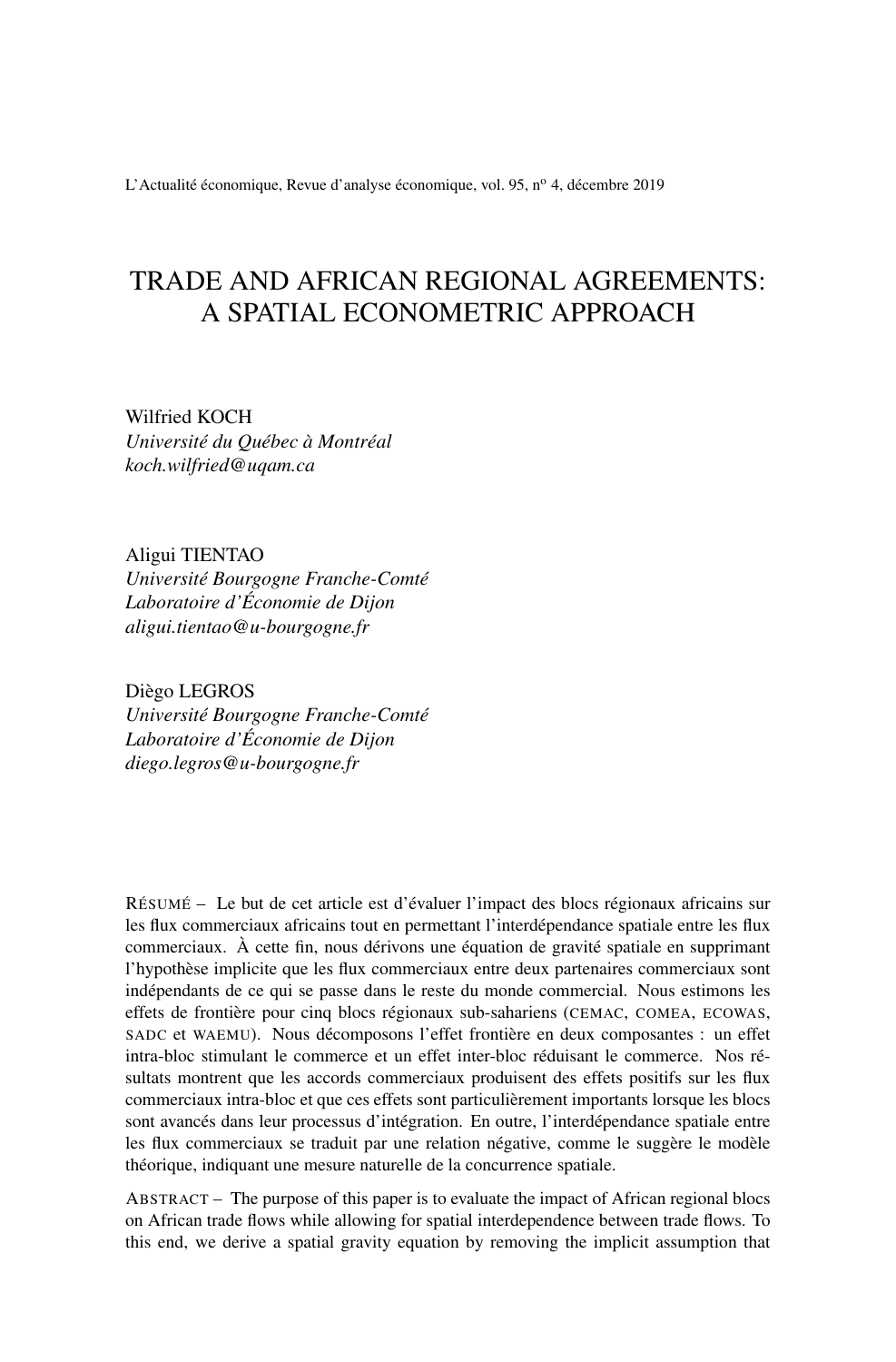trade flows between two trading partners are independent of what happens in the rest of the trading world. We estimate the border effects for five Sub-Saharan regional blocs (CEMAC, COMESA, ECOWAS, SADC and WAEMU). We decompose the border effect into two components: a trade-boosting intra-bloc effect and a trade-reducing inter-bloc effect. Our findings show that trade agreements produce positive effects on intra-bloc trade flows and these effects are particularly prominent when the blocs are advanced in their integration process. In addition, the spatial interdependence between trade flows is reflected in a negative relationship as implied by the theoretical model, suggesting a natural measure of spatial competition.

#### INTRODUCTION

For more than two decades now we have witnessed the proliferation of regional blocs among developing countries (Collier and Venables, 2009). Their impact on trade flows is generally seen as positive in most developing countries especially in Africa which is marginalized in world trade. Through these regional blocs, African countries hope to increase the size of their markets and to secure the welfare associated with increased trade.

A number of authors have attempted to evaluate the effect of regional blocs on the trade flows of Sub-Saharan African countries. Foroutan and Pritchett (1993) compared actual trade with what a traditional gravity model would predict. They found that trade flows between African countries are not below expectations. The median Sub-Saharan African share of intra-trade averages 8.1% while the predicted value is just slightly lower at 7.5%. Carrère (2004) showed that African trade agreements have generated a significant increase in trade among members. Musila (2005) reported positive effects for ECOWAS and COMESA. According to Behar and Edwards (2011), SADC countries trade with each other more than twice as much as other pairs do. This literature claims that the regional agreements in Africa have slightly increased intra-zone trade flows.

Other authors argue, on the contrary, that regional agreements do not have a significant impact on trade flows. Longo and Sekkat (2004) showed that, besides traditional gravity variables, poor infrastructure, economic policy mismanagement, and internal political tensions have a negative impact on trade among African countries. Except for political tensions, the identified obstacles are specific to intra-African trade, since they have no impact on African trade with developed countries. Coulibaly and Fontagné (2006) analyzed the location of countries, whether they are landlocked or not, and the quality of their road infrastructures. They found that the lower the percentage of paved tracks between countries, the greater the impact of this infrastructure improvement on import flows. Geda and Kebret (2008), investigating the case of COMESA, showed that regional blocs had an insignificant effect on bilateral trade flows. The performance of regional blocs is mainly constrained by problems of variation in initial conditions, compensation issues, real political commitment, overlapping membership, policy harmonization, lack of diversification and poor private sector participation (Geda and Kebret,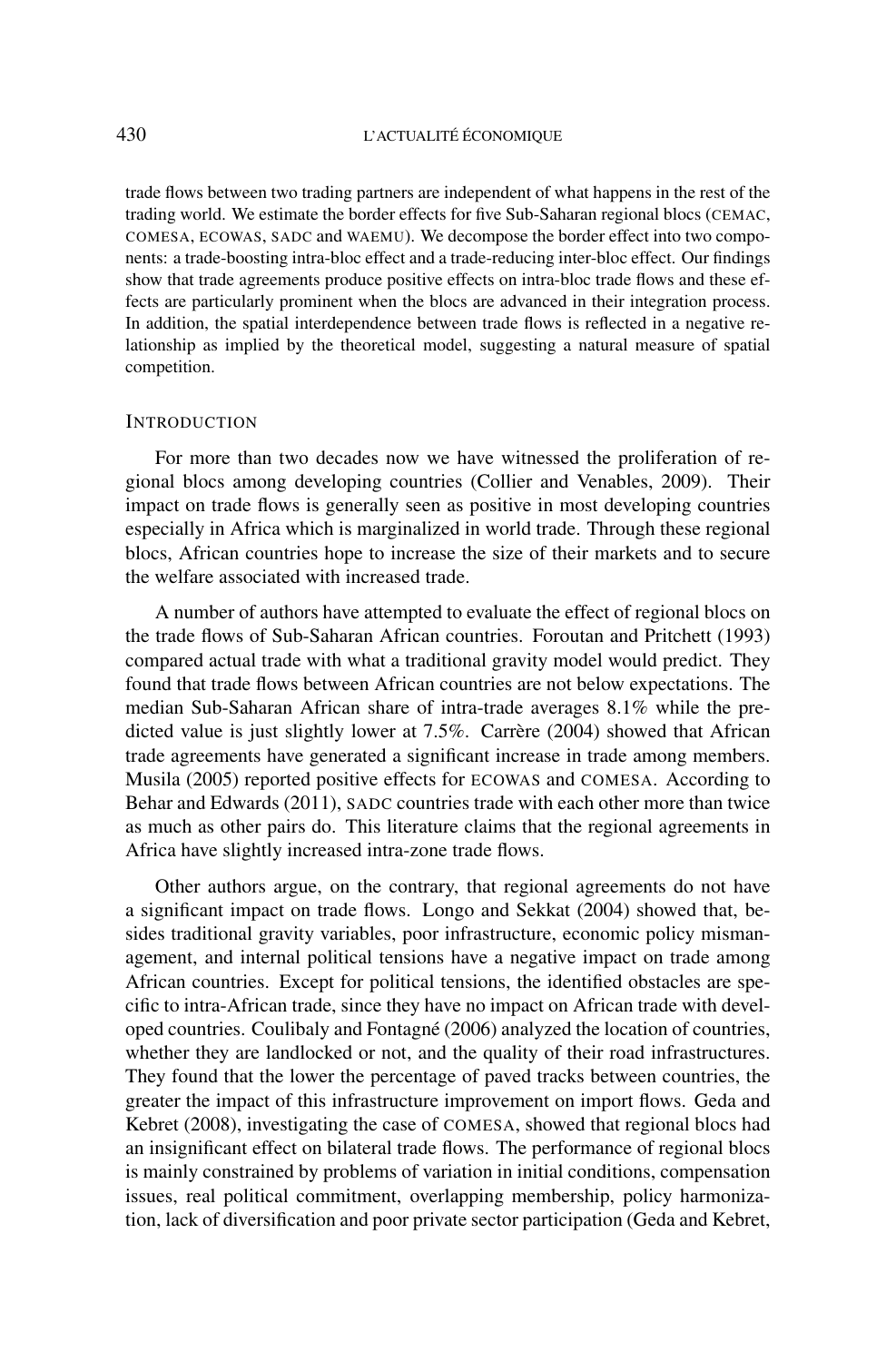2008). Introducing into the gravity equation a variable that captures informal markets trade, Agbodji (2007) argued that the existence of these markets significantly reduced formal trade across Sub-Saharan Africa. More recent works also highlight the poor quality of infrastructures to explain the low level of intra-African trade flows (Bosker and Garretsen, 2012; De Sousa and Lochard, 2012)

Several methods have been used to assess the impact of regional blocs, especially the gravity approach (Aitken, 1973; Sapir, 1981). Initially, there was no theoretical foundation for the gravity equation. The first theoretical development was given by Anderson (1979) and was based on constant elasticity of substitution (CES) utility.

Other theoretical frameworks were developed to account for the gravity relationship in the 1980s (Bergstrand, 1985; Helpman, 1984). These authors took into account two key determinants characterizing new trade theory models: economies of scale combined with product differentiation and transport costs. Baier and Bergstrand (2001) developed a gravity model based on monopolistic competition, whereas other approaches focused on Heckscher and Ohlin's model (Deardorff, 1998; Evenett and Keller, 2002), or technological differences between countries (Eaton and Kortum, 2002).

The disturbing common feature of the previously mentioned studies resides in the implicit assumption that trade flows between two trading partners are independent of what happens to the rest of the trading world. This is clearly a very strong assumption that is unlikely to hold and, therefore, may lead to biased and inconsistent estimates of the gravity equation. Paul Krugman (1991) pointed this out and presented a model of trade between two regions. Following the publication of his paper, several studies have tried to model space and to demonstrate how space, via transport costs, can explain several puzzles in international economics. Anderson and Van Wincoop (2003, 2004) show that the relevant export costs for exports from country *i* to country *j*, is the cost of exporting from *i* to country *j* relative to the cost of exporting from *i* to all other potential importing competitors of *j*. They demonstrate that after taking into account their size, trade flows between two regions decrease with their bilateral trade barrier, relative to the average barrier of the two regions in trade with their partners. The average trade barrier is called "multilateral resistance". Feenstra (2002) used an alternative method to control for multilateral resistance by including exporter and importer-specific fixed effects. A further method was introduced by Baier and Bergstrand (2009) and applied to free trade agreements by Behar and Cirera-i Crivillé (2013), which linearizes the Anderson and van Wincoop's system in such a way that multilateral resistance is captured by a linear function of observable trade costs. They use a Taylor-series expansion to solve for multilateral resistances. But this approach requires a normalization of the resistances to a reference country, so each computed multilateral resistance must be interpreted relative to a particular country that has to be chosen in advance. Kelejian *et al.* (2012) specify and estimate a generalization of the typical gravity model which includes country pair fixed effects, third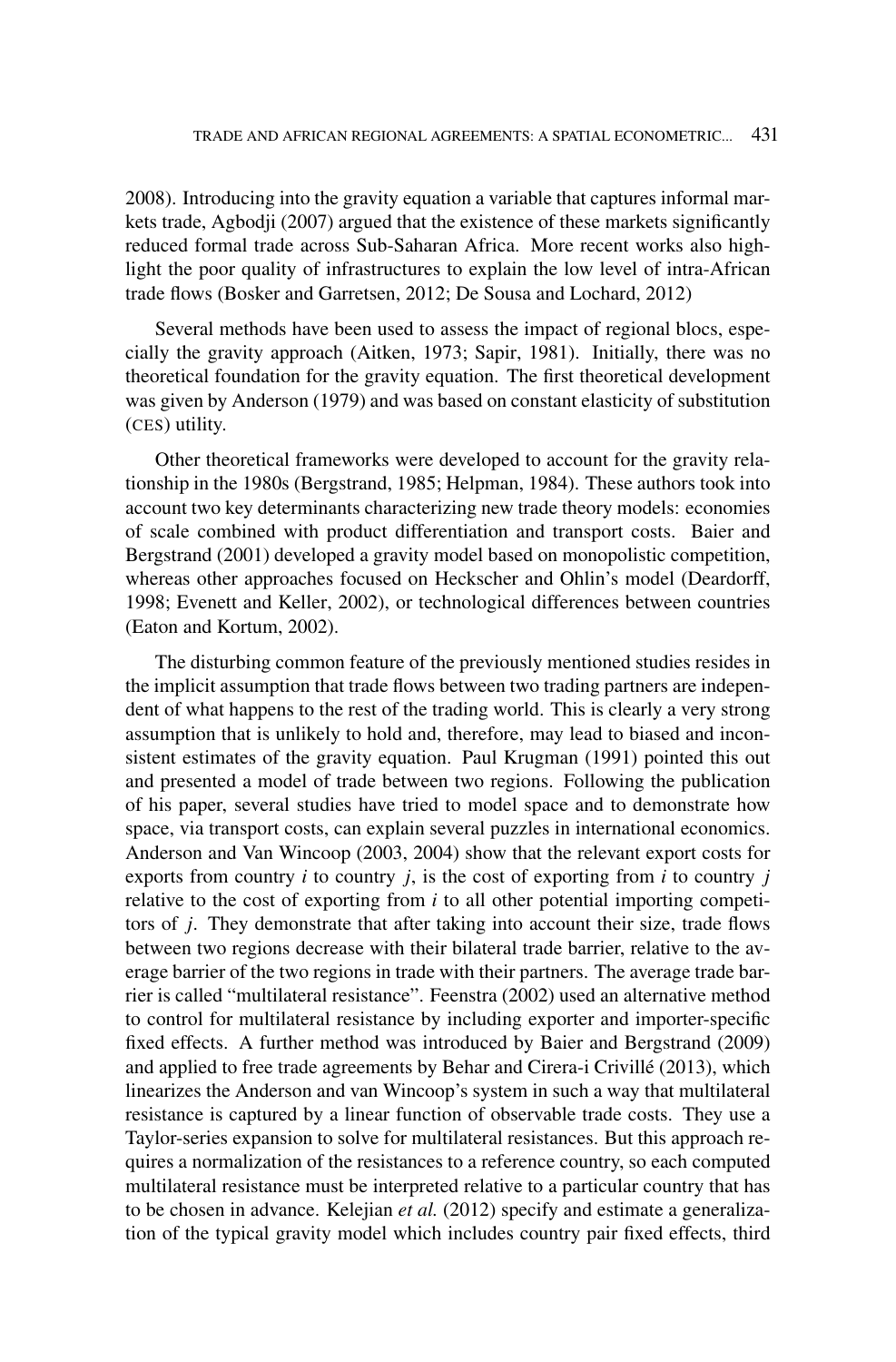country effects, endogenous regressors, and error terms that are both spatially and time autocorrelated. Behrens *et al.* (2012) takes into account the spatial interdependence between trade flows a spatial gravity model to control for multilateral resistance.

Furthermore, one notable characteristic of regional integration in Africa has been the multitude of regional integration initiatives and consequently the participation of African countries in several of these regional trade agreements (RTAs). Many African countries hold multiple memberships. Of the 54 countries, 27 are members of two regional groupings, 18 belong to three, and one country is a member of four. Only seven countries have maintained membership of one bloc. There are some obvious limitations to this overly-complex regional integration architecture. Multiple arrangements and institutions, as well as overlapping membership in the same region, tend to confuse integration goals and lead to counterproductive competition between countries and institutions (UNECA, 2008). Indeed, the RTAs pursue their own separate mandates and approaches to regional integration, imposing conflicting requirements on countries that are members of more than one grouping and wasting scarce administrative and financial resources.

The overlapping of regional blocs shows that what happens in one bloc depends on what happens in another bloc. This means that there is a spatial interdependence between trade flows. And yet, this interdependence can be the source of spatial autocorrelation or spatial heterogeneity. While spatial heterogeneity can generally be treated by using standard econometric tools, the presence of spatial autocorrelation substantially changes the properties of estimators and the statistical inferences based on these estimators (LeSage, 2008). If there is spatial interdependence, the model of Anderson and Van Wincoop (2003) and the subsequent studies are likely to yield biased estimators. Thereby, we use spatial econometrics tools to avoid this problem. The first model that takes into account the spatial interdependence is that of Behrens *et al.* (2012). This model makes it possible not only to control for multilateral resistance but also to take into account spatial interdependence between trade flows. In what follows, we draw on Behrens *et al.* (2012) to derive a spatial gravity equation from the quantity-based version of CES.

To the best of our knowledge, there are no analytical studies of African trade flows that take into account this interdependence. This paper aims to contribute to a wide literature on African regional agreements by assessing the effect of regional blocs on the trade flows of Sub-Saharan African countries. We put the main focus on spatial interdependence between trade flows by estimating the border effects for five African regional blocs: *Communauté Économique et Monétaire de l'Afrique Centrale* (CEMAC); Common Market for Eastern and Southern Africa (COMESA); Economic Community of West African States (ECOWAS); Southern African Development Community (SADC) and West African Economic and Monetary Union (WAEMU) (see Table A1 in Appendix for the member countries of these blocs). These five blocs are the main trade agreements in Africa (Carrère, 2004).

432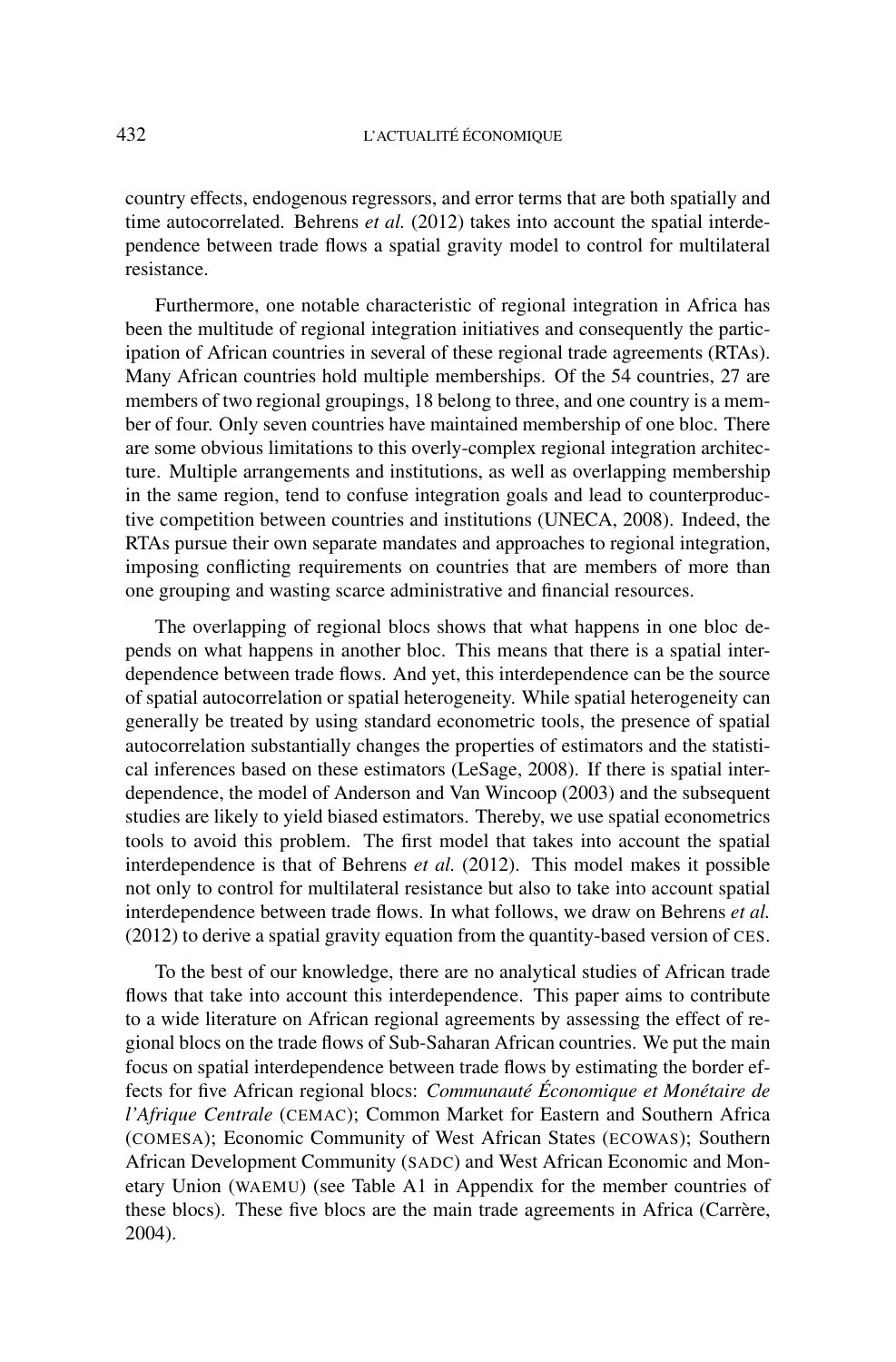All of the previously mentioned blocs differ in their degree of integration. We consider that WAEMU and CEMAC are closely integrated compared to other blocs, $<sup>1</sup>$ </sup> although intra-bloc trade still experiences difficulties (Goretti and Weisfeld, 2008; Martijn and Tsangarides, 2008). We expect a strong border effect for WAEMU and CEMAC. In terms of deeper integration, SADC is commonly viewed as the third most integrated bloc in Africa. Even if SADC countries do not form a customs union or do not have a common currency, they have nevertheless successfully implemented a free trade area (Behar and Edwards, 2011).

The aim of ECOWAS is to promote economic integration and cooperation with a view to creating an economic and monetary union for fostering economic growth and development in West Africa even if ECOWAS has not yet achieved its goals (Carrère, 2004; Musila, 2005). As regards COMESA, it tries to achieve the removal of all physical, technical, fiscal and monetary barriers to intra-regional trade and commercial exchanges. However, like ECOWAS, COMESA is struggling to achieve its goals (Geda and Kebret, 2008).

Our methodology consists in removing the implicit assumption that trade flows between two trading partners are independent of what happens in the rest of the trading world. The basic idea is to get rid of prices and price indexes by using inverse demand functions and the fact that price indexes depend on trade flows. By doing so, we obtain a gravity equation that depends exclusively on observable variables and on a spatial autoregressive structure in trade flows. We decompose the border effect into two components: a trade-boosting intra-bloc effect and a trade-reducing inter-bloc effect. Our findings show that trade agreements produce positive effects on intra-bloc trade flows and these effects are particularly prominent when the blocs are advanced in their integration process. With respect to the spatial effect, we find a negative relationship between trade flows that can be interpreted as spatial competition.

The remainder of the paper is organized as follows: Section 1 presents the theoretical model. In Section 2, we discuss our empirical results and Section 3 concludes the discussions.

## 1. THE THEORETICAL MODEL

We follow Behrens *et al.* (2012) by deriving a system of gravity equations that does not depend on unobservable price indexes, yet encapsulates the general equilibrium interdependencies of the full trading system. To this end, we build upon a CES trade model like those of Dixit and Stiglitz (1977) and Krugman (1980). More specifically, we derive a gravity equation from the quantity-based version of the CES model by exploiting the fact that the price indexes are themselves implicit functions of trade flows. We obtain an implicit equation system that depends on

<sup>1.</sup> Because they have managed to establish common external tariffs and they each have a common currency.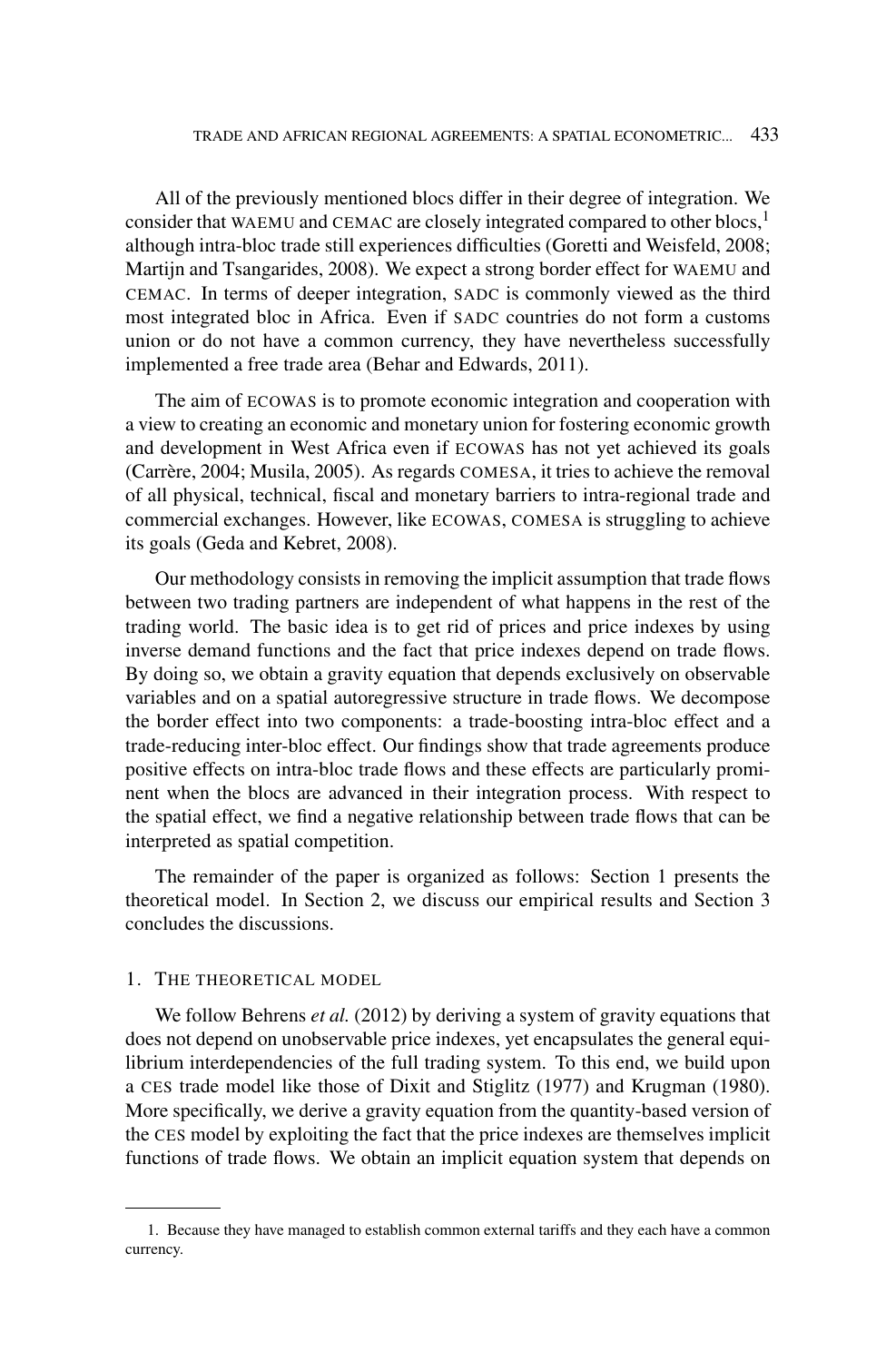observable variables only and that can be estimated using techniques borrowed from the spatial econometrics literature.

## 1.1 *Consumers*

We consider an economy with *n* countries. Each country *i* is endowed with *Li* consumers/workers and each one supplies inelastically one unit of labour. Labour is the only production factor so that  $L<sub>i</sub>$  stands for both the size of, and the aggregate labor supply in country *i*. All consumers have identical and homothetic preferences over a continuum of horizontally differentiated product varieties (Anderson and van Wincoop, 2003). A representative consumer in country *j* solves the following problem:

$$
\max U_j \equiv \sum_i \int_{\Omega_i} q_{ij}(v)^{\frac{\sigma-1}{\sigma}} dv \quad \text{s.t.} \quad \sum_i \int_{\Omega_i} q_{ij}(v) p_{ij}(v) dv = y_j \quad (1)
$$

where  $\sigma > 1$  denotes the constant elasticity of substitution between any two varieties;  $y_i$  stands for individual income in country *j*;  $p_{ii}(v)$  and  $q_{ii}(v)$  denote the consumer price and per capita consumption of variety ν produced in country *i*; and  $\Omega_i$  denotes the set of varieties produced in country *i*. Since varieties produced in the same country are assumed to be symmetric, in what follows we alleviate the notation by dropping the variety index v. Let  $m_k$  stand for the measure of  $\Omega_k$ (i.e., the mass of varieties produced in country  $k$ ). The aggregate inverse demand functions for each variety are given by:

$$
p_{ij} = \frac{Q_{ij}^{-1/\sigma}}{\sum_k m_k Q_{kj}^{1-1/\sigma}} Y_j
$$
\n(2)

where  $Q_{ij} \equiv L_j q_{ij}$  denotes the aggregate demand in country *j* for a variety produced in country *i*; and where  $Y_j \equiv L_j y_j$  stands for the aggregate income in country *j*.

## 1.2 *Firms*

It is assumed that the products are horizontally differentiated and that each variety is produced by a single firm only. The production of each variety is subject to increasing returns with a common technology for all countries. Labour is the only factor of production, and in order to produce  $q$  units of output,  $cq + F$  units of labour are required, where  $c$  is the marginal cost and  $F$  the fixed cost. Since shipping varieties both within and across countries is costly, shipping one unit of any variety between countries *j* and *k* requires dispatching  $\tau_{jk} > 1$  units from the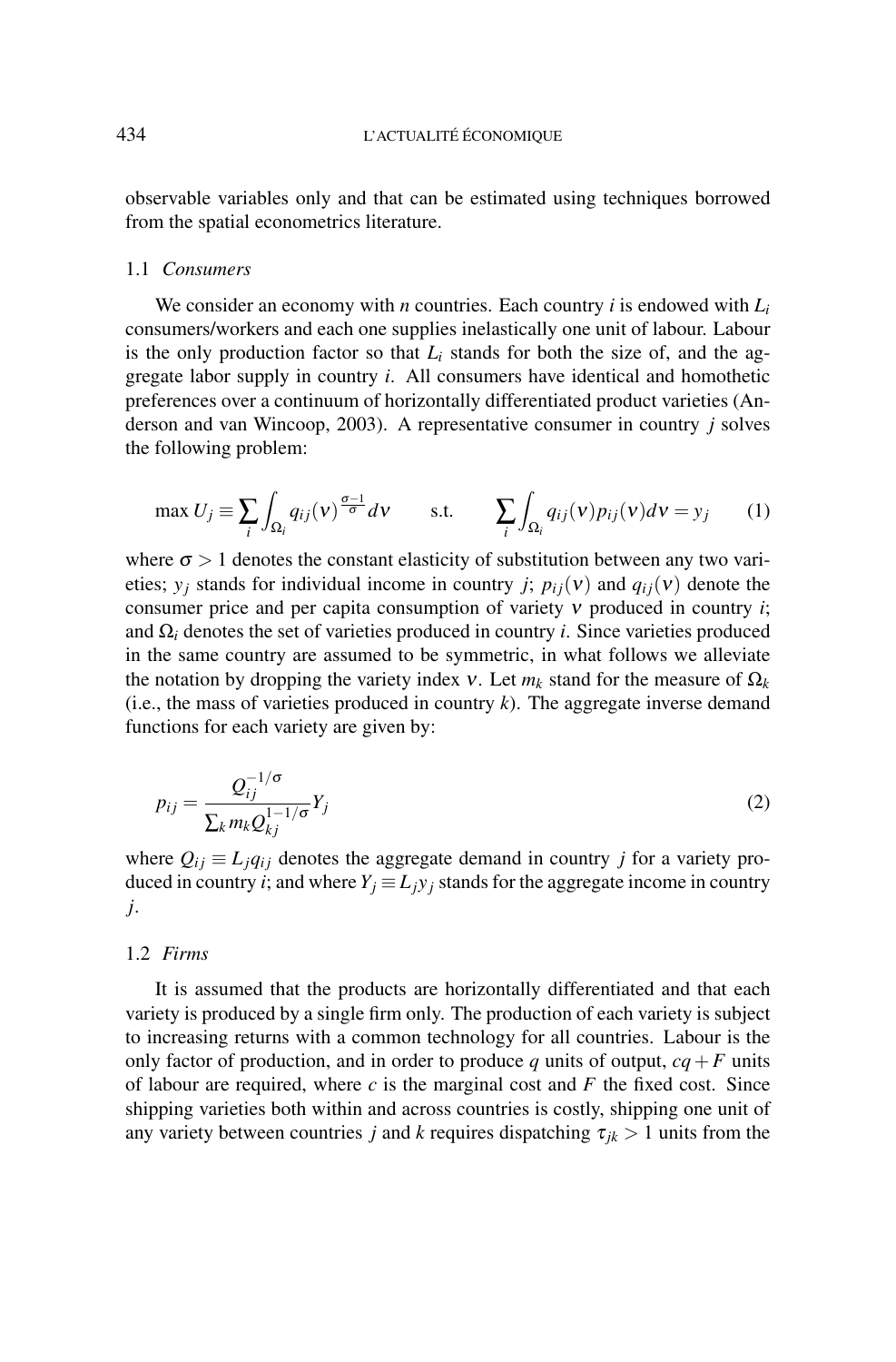origin country *j*, so that  $p_{jk} = \tau_{jk} p_j$ , where  $p_j$  is the mill price (Samuelson, 1952). A firm located in country *j* maximizes its profit, given by:

$$
\pi_j = \sum_k (p_{jk} - c w_j \tau_{jk}) Q_{jk} - F w_j \tag{3}
$$

Using equation (2) in the profit maximization process of the firm yields  $p_i \equiv$  $cw_i\sigma/(\sigma-1)$ . Free entry and exit drive profits to zero, which implies that each firm must produce the break-even quantity

$$
\sum_{k} \tau_{jk} Q_{jk} = \frac{F(\sigma - 1)}{c} \equiv \overline{Q}
$$
\n(4)

#### 1.3 *Equilibrium*

To derive the gravity equation, it is necessary to know the value of trade flows from country *i* to country *j* at equilibrium. This is given by  $X_{ij} \equiv m_i p_{ij} Q_{ij}$ . Using equation (2), we obtain:

$$
X_{ij} = m_i \frac{Q_{ij}^{1-1/\sigma}}{\sum_k m_k Q_{kj}^{1-1/\sigma}} Y_j
$$
\n
$$
(5)
$$

From (5) we derive the following gravity equation<sup>2</sup>

$$
X_{ij} = Y_j^{\sigma} \left[ \sum_k \frac{L_k}{L_i} \left( \frac{\tau_{kj}}{\tau_{ij}} \frac{Y_k}{Y_i} \right)^{1/\sigma - 1} X_{kj}^{1 - 1/\sigma} \right]^{-\sigma} \qquad \forall i, j \tag{6}
$$

which is a system of equations capturing the interdependence of all trade flows towards country *j*. To close the general equilibrium system, we impose the aggregate income constraints:

$$
Y_i - \sum_k X_{ik} = 0, \qquad \forall i \tag{7}
$$

As can be seen from expressions (6) and (7), all equilibrium trade flows (including flows  $X_{ii}$ ) are related directly (as the varieties of products are substitutes) or indirectly (through the national income). In the following section, we derive a spatial econometric reduced form by linearizing (6) to obtain an estimable equation taking into account all these interdependencies.

<sup>2.</sup> See Behrens *et al.* (2012) for the formal derivation.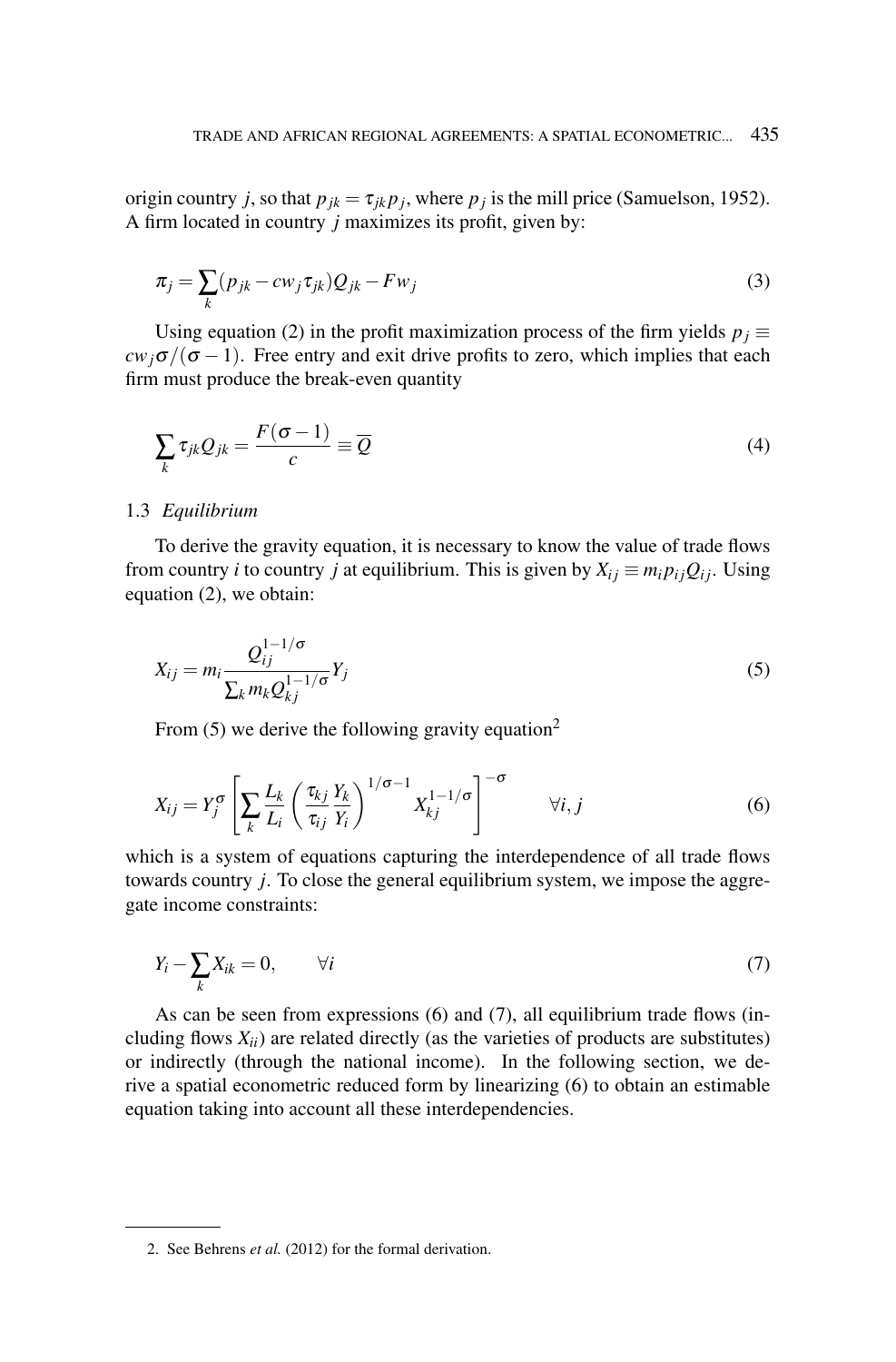#### 1.4 *Econometric specification*

To obtain an econometric specification, we take equation (6) in logarithmic form:

$$
\ln X_{ij} = \sigma \ln Y_j - \sigma \ln \left[ \sum_k \frac{L_k}{L_i} \left( \frac{\tau_{kj} Y_k}{\tau_{ij} Y_i} \right)^{1/\sigma - 1} X_{kj}^{1 - 1/\sigma} \right]
$$
(8)

Clearly, there is interdependence across trade flows as  $X_{ij}$  depends negatively on the nominal sales of the other countries in market *j*. To obtain a specification that can be estimated using spatial econometric techniques, we linearize (8) around  $\sigma = 1$ . Doing so yields the following equation:

$$
\ln Z_{ij} = -\sigma \ln L - (\sigma - 1) \left( \ln \tau_{ij} - \sum_{k} \frac{L_k}{L} \ln \tau_{kj} \right) - \sigma \ln w_i
$$
  
 
$$
- (\sigma - 1) \sum_{k} \frac{L_k}{L} \ln Z_{kj}
$$
 (9)

where  $Z_{ij} \equiv X_{ij}/(Y_i Y_j)^3$  is a GDP-standardized trade flow (but which we will refer to as trade flow for short); and where  $L \equiv \sum_k L_k$  denotes the total population. Expression (9) reveals the essence of spatial interdependence in the gravity equation: *the trade flow X<sub>ij</sub> from country i to country j also depends on all the trade flows from the other countries k to country j*. Several comments are in order. First, trade flows from *i* to *j* are affected by relative trade barriers, as measured by the deviation of bilateral trade barriers  $\tau_{ij}$  from the population weighted average (second term). Put differently, relative accessibility matters. Second, trade flows from *i* to *j* are negatively affected by wages  $w_i$  in the origin country (third term). Higher wages raise production costs and make country *i*'s firms less competitive in market *j*, thereby reducing trade flows. Last, trade flows from *i* to *j* decrease with trade flows  $Z_{ki}$  from any third country k into the destination market, because varieties are substitutes. This effect is stronger the closer substitutes the varieties are (i.e., the larger the value of  $\sigma$ ). In our estimations, interdependence will be captured by an *autoregressive interaction coefficient*, and this coefficient can be seen as a measure of "spatial competition" encapsulating both aspects related to market power and consumer preference for diversity (via the parameter  $\sigma$ ).

As regards the functional form of trade costs, we assume that  $\tau_{ij}$  is a log-linear function of distance, border effect, landlocked position/status, common language,

<sup>3.</sup> Doing so, we can control for a possible endogeneity of the two variables trade flows and GDP. See Emlinger *et al.* (2008)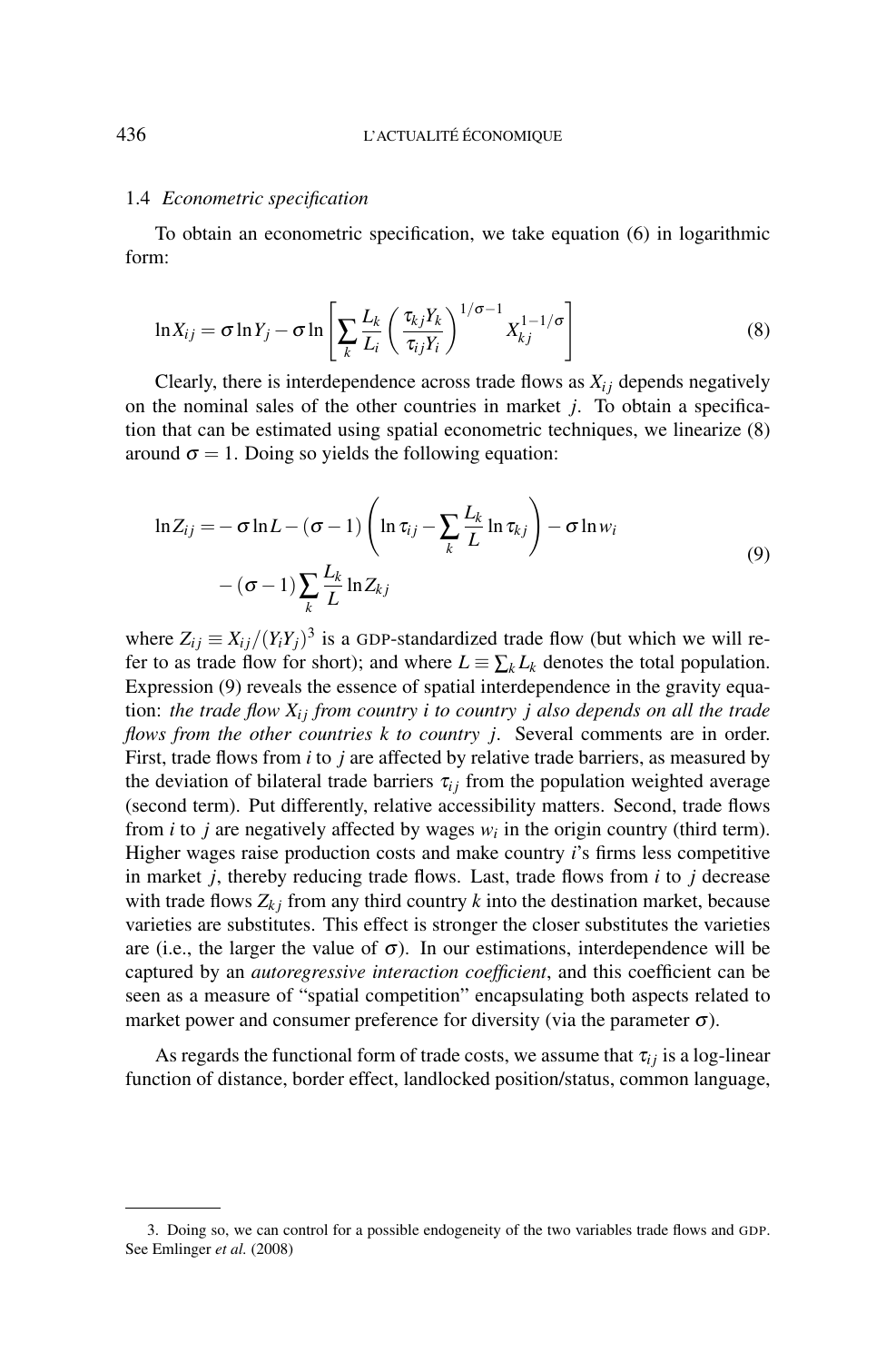common currency and an error<sup>4</sup> term as follows (Anderson and Van Wincoop, 2004):

$$
\tau_{ij} \equiv d_{ij}^{\gamma} e^{\xi b_{ij} + \zeta e_{ij} - \zeta l_{ij} - \eta c_{ij} + \epsilon_{ij}}
$$
\n(10)

where  $d_{ij}$  denotes the distance between country *i* and *j*; where  $b_{ij}$  is a dummy variable taking the value 1, if the flow  $X_{ij}$  takes place between a country belonging to a certain regional-bloc (like a monetary, economic or customary zone) and a country not belonging to this bloc, and 0 otherwise.<sup>5</sup> Where  $e_{ij}$  takes value 1, if at least one of the two countries is landlocked, and 0 otherwise (see Faye *et al.* (2004);  $l_{ij}$  is a dummy variable taking value 1, if both partners have a common language<sup>6</sup> and 0 otherwise (Melitz, 2008); and  $c_{ij}$  is an another dummy that equals value 1, if the two countries have a common currency, and 0 otherwise (Frankel and Rose, 2002). The terms  $\varepsilon_{ij}$  are assumed i.i.d error terms. Substituting equation (10) in equation (9) then yields the following equation:

$$
\ln Z_{ij} = -\sigma \ln L - (\sigma - 1)\gamma \ln \widetilde{d}_{ij} - (\sigma - 1)\xi \widetilde{b}_{ij} - (\sigma - 1)\zeta \widetilde{e}_{ij}
$$

$$
- (\sigma - 1)\zeta \widetilde{l}_{ij} - (\sigma - 1)\eta \widetilde{c}_{ij} - \sigma \ln w_i - (\sigma - 1)\sum_{k} \frac{L_k}{L} \ln Z_{kj} + \varepsilon_{ij}
$$
(11)

where  $\tilde{d}_{ij} \equiv d_{ij}/\Pi_k d_{kj}^{L_k/L}$  are relative distances;  $\tilde{b}_{ij} \equiv b_{ij} - \sum_k \frac{L_k}{L} b_{kj}$  are relative borders. More precisely, equation (11) reflects the trade resistance across blocs as compared to trade within blocs.  $\tilde{e}_{ij} \equiv e_{ij} - \sum_k \frac{L_k}{L} e_{kj}$  capture the relative effects of countries being landlocked;  $\tilde{l}_{ij} \equiv l_{ij} - \sum_{k} \frac{L_k}{L} l_{kj}$  are the relative impacts of a common language use; and  $\tilde{c}_{ij} \equiv c_{ij} - \sum_k \frac{L_k}{L} c_{kj}$  are the relative effects of a common currency use. As regards the error structure, there are many ways of modelling the error structure about which theory has little to say. Behrens *et al.* (2012) pointed out that he error terms exhibit some form of cross-sectional correlation as:

 $\varepsilon_{ij} = \lambda \sum_{k} \frac{L_k}{L} u_{kj} + u_{ij}$ , where  $u_{ij} \equiv -(\sigma - 1)\varepsilon_{ij}$  is an iid error term. Note that, from equation (11) all variables superscripted with a tilde are measured as deviations from their population weighted averages, that allowing us to implicitly control for multilateral resistance. Moreover, equation (11) allows us to capture a possible spatial autocorrelation in error terms.

Since wages are unobserved for most countries, rather than taking GDP per capita as proxies (as in Redding and Venables, 2004) which is clearly an endogenous variable in particular when we include intra-trade flow  $X_{ii}$ , we prefer to intro-

<sup>4.</sup> The error term can enter the model in many ways. Here we introduce it via the trade cost  $\tau_{ij}$ . Doing so can be justified on the basis that trade costs are observed imperfectly.

<sup>5.</sup> This dummy is intended to estimate the border effect of different blocs in Africa, and is made more explicit below.

<sup>6.</sup> Here we consider each country's first official language only.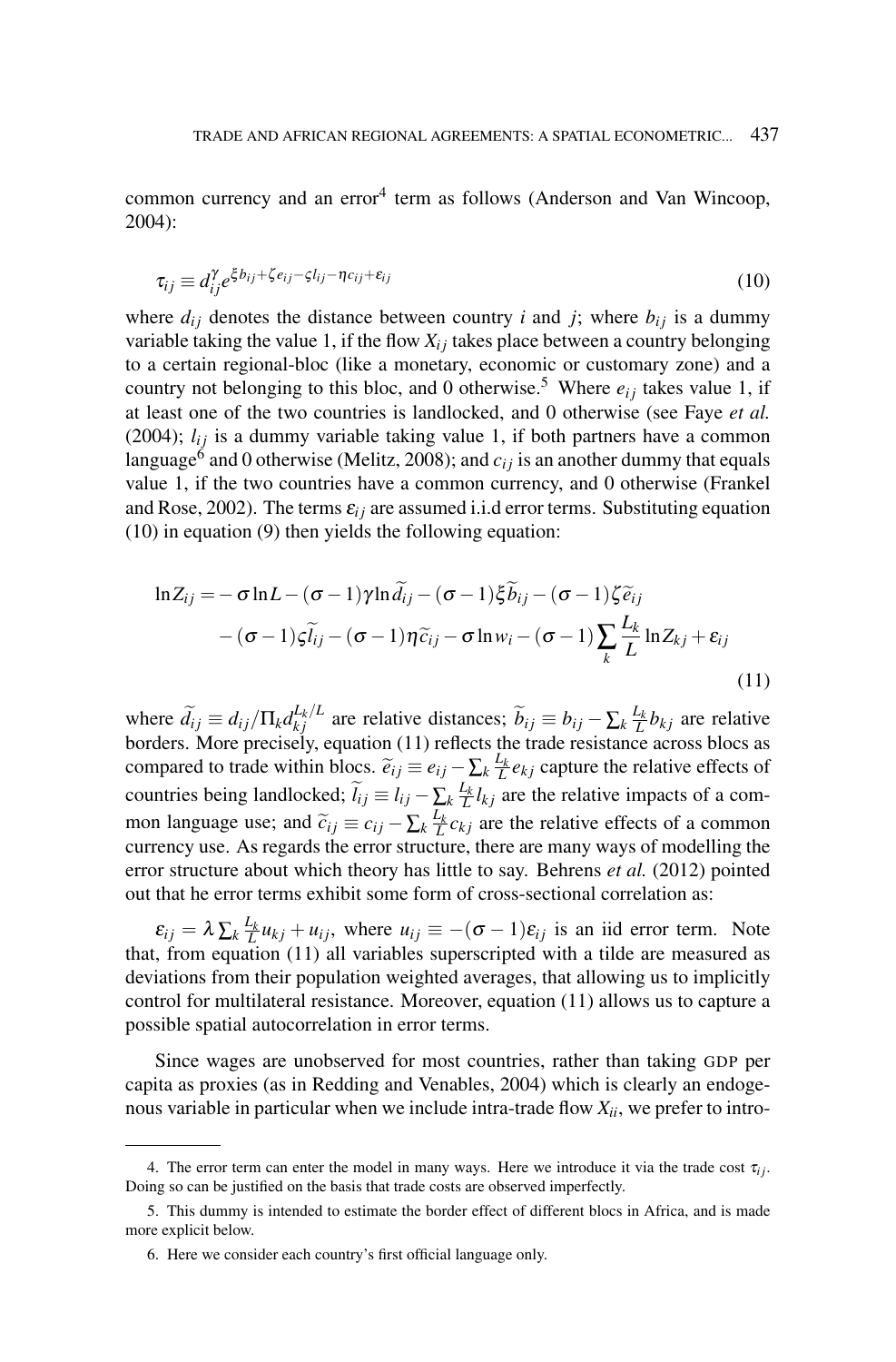duce origin and destination country fixed effects following Rose and Van Wincoop (2001) and Feenstra (2002). Moreover, using the fixed effects approach allows us to control for possible omitted variables. That is, let  $\delta_{1i}$  denote an indicator variable that is 1 if country *i* is the exporter,<sup>7</sup> and 0 otherwise; and let  $\delta_{2i}$  denote an indicator variable that is 1 if country *j* is the importer, and 0 otherwise. Then our spatial econometric reduced form to be estimated is:

$$
\ln Z_{ij} = \beta_0 + \beta_1 \ln \widetilde{d}_{ij} + \beta_2 \widetilde{b}_{ij} + \beta_3 \widetilde{e}_{ij} + \beta_4 \widetilde{l}_{ij} + \beta_5 \widetilde{c}_{ij} + \beta_6 \delta_{1i} + \beta_{7j} \delta_{2j} + \rho \sum_k \frac{L_k}{L} \ln Z_{kj} + \varepsilon_{ij}
$$
\n(12)

where  $\beta_0 \equiv -\sigma \ln L < 0$  is the constant term;  $\beta_1 \equiv -(\sigma - 1)\gamma < 0$  is the distance coefficient of deviation from population weighted averages distances. Indeed,  $d_{ij}$ is a proxy variable for natural trade resistance which in turn is a composite of transport cost, transport time, and economic horizon. Consequently, it is hypothesized to have a negative effect on bilateral trade flows;  $\beta_2 \equiv -(\sigma - 1)\xi < 0$  is the coefficient that captures the border effect. Since the border effect reflects the trade resistance across blocs, we except a negative impact for its coefficient.  $\beta_3 < 0$ is the coefficient of landlocked countries;  $\beta_4 > 0$  captures the impact of common language;  $\beta_5 > 0$  is the coefficient of common currency.  $\beta_{6i}$  are the coefficients of origin fixed effects;  $\beta_{7j}$  are the coefficients of destination fixed effects and  $\rho \equiv -(\sigma - 1) < 0$  is the spatial autoregressive coefficient. Since the trade flow  $X_{ij}$  from country *i* to country *j* also depends on all the trade flows from the other countries *k* to country *j*, we define the  $n^2 \times n^2$  spatial interaction matrix, with  $W = [S \text{ diag}(L)] \otimes I_n$  where S is the  $n \times n$  matrix whose elements are all equal to 1; ⊗ is the Kronecker product and diag(**L**) is defined as the *n* × *n* diagonal matrix of the  $L_k/L$  terms.<sup>8</sup> To be more explicit about W, let  $W_{diag} = diag(L) \otimes I_n$  denote the matrix containing only the diagonal elements of  $W$ . In accordance with Behrens *et al.* (2012), equation (12) can be rewritten in matrix form as follows:

$$
(I - \rho W_{diag})Z = \beta_0 \mathfrak{I} + \beta_1 \widetilde{d} + \beta_2 \widetilde{b} + \beta_3 \widetilde{e} + \beta_4 \widetilde{I} + \beta_5 \widetilde{e} + \beta_6 \delta_1 + \beta_7 \delta_2 + \rho (W - \rho W_{diag})Z + (W - \rho W_{diag})\epsilon.
$$

Since  $I - \rho W_{diag}$  is, by construction, an invertible diagonal matrix, we can premultiply by its inverse to obtain the following expression:

$$
\mathbf{Z} = \overline{\beta}_0 \mathfrak{I} + \overline{\beta}_1 \widetilde{\mathbf{d}} + \overline{\beta}_2 \widetilde{\mathbf{b}} + \overline{\beta}_3 \widetilde{\mathbf{e}} + \overline{\beta}_4 \widetilde{\mathbf{l}} + \overline{\beta}_5 \widetilde{\mathbf{c}} + \overline{\beta}_6 \delta_1 + \overline{\beta}_7 \delta_2 + \overline{\rho} (\mathbf{W} - \mathbf{W}_{\text{diag}}) \mathbf{Z} + (\mathbf{I} - \rho \mathbf{W}_{\text{diag}}) \varepsilon.
$$

<sup>7.</sup> The number of dummy variables relative to country fixed effects introduced is one less than the number of exporters, so as to avoid perfect collinearity.

<sup>8.</sup> It is worth noting that the interaction matrix comes structurally from the theoretical model of Behrens *et al.* (2012). Elements of this matrix are defined by share of populations  $L_k/L$  and not by some *ad hoc* definition of distance.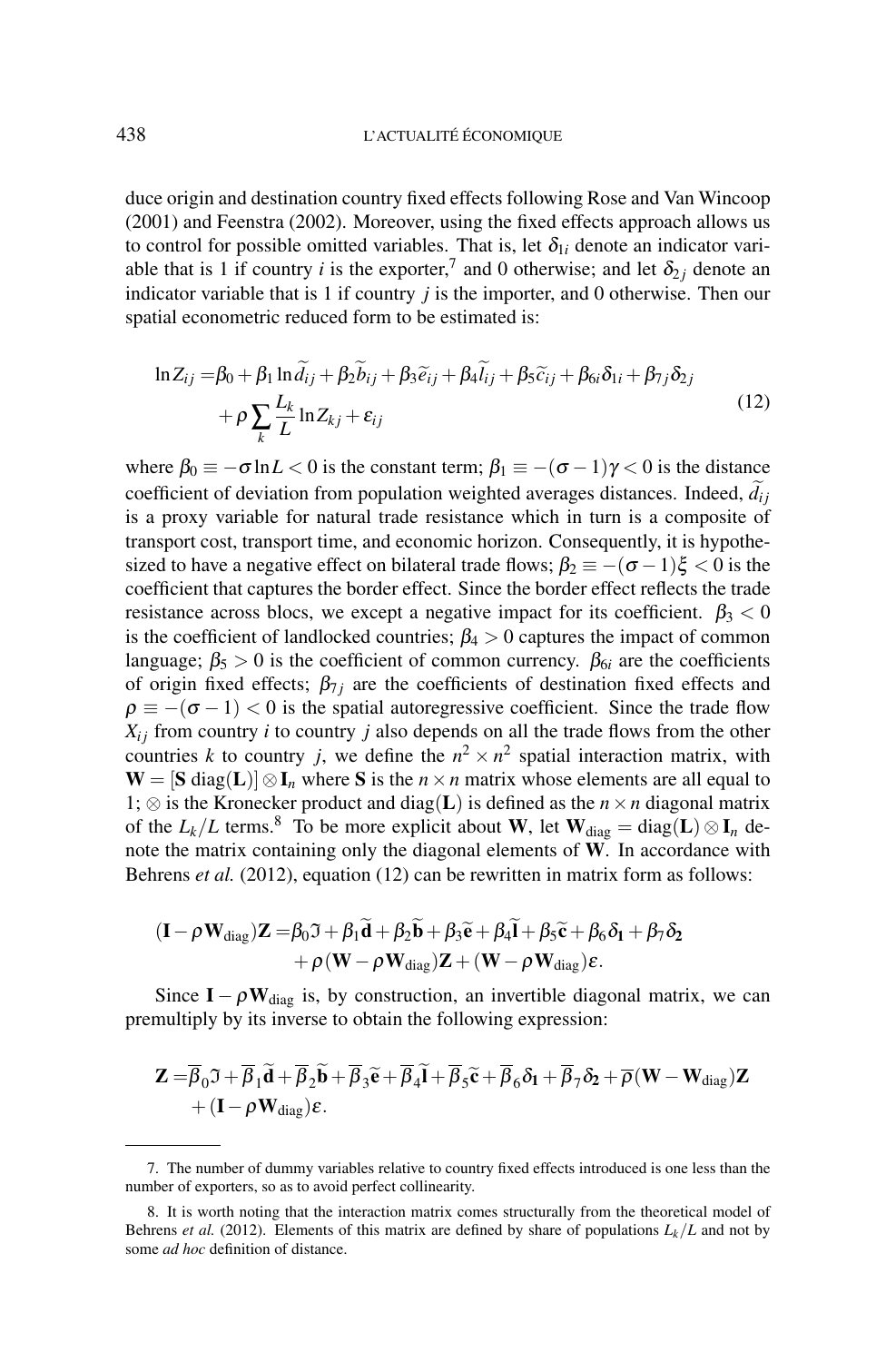The elements between positions  $(i \times n) + 1$  and  $(i+1) \times n$  of  $(I - \rho W_{diag})^{-1}$ , given by  $\left[1 + (\sigma - 1)\frac{L_i}{L}\right]$  $\int_{0}^{-1}$ , depend on the origin index *i* only which is fixed and identical for all destinations. Therefore, the components of the transformed (overlined) vectors of coefficients are given by:

$$
\overline{\beta}_{1i} \equiv \beta_1 \left[ 1 + (\sigma - 1) \frac{L_i}{L} \right]^{-1}, \ \overline{\beta}_{2i} \equiv \beta_2 \left[ 1 + (\sigma - 1) \frac{L_i}{L} \right]^{-1},
$$
  

$$
\overline{\beta}_{3i} \equiv \beta_3 \left[ 1 + (\sigma - 1) \frac{L_i}{L} \right]^{-1}, \ \overline{\beta}_{4i} \equiv \beta_4 \left[ 1 + (\sigma - 1) \frac{L_i}{L} \right]^{-1},
$$
  

$$
\overline{\beta}_{5i} \equiv \beta_5 \left[ 1 + (\sigma - 1) \frac{L_i}{L} \right]^{-1}, \ \overline{\beta}_{6i} \equiv \beta_6 \left[ 1 + (\sigma - 1) \frac{L_i}{L} \right]^{-1},
$$
  

$$
\overline{\beta}_{7i} \equiv \beta_7 \left[ 1 + (\sigma - 1) \frac{L_i}{L} \right]^{-1}, \ \overline{\rho}_i \equiv \rho_i \left[ 1 + (\sigma - 1) \frac{L_i}{L} \right]^{-1}.
$$

We obtain a specification with a distinct set parameters for each country. The full model, therefore, has a "club" structure since all parameters (including the spatial autoregressive ones) must be estimated locally for each country. Behrens *et al.* (2012) refer to this model as the *heterogeneous coefficients model*. Since one of our objectives is to assess the impact of different regional agreements, we don't need to estimate all parameters (including the spatial autoregressive ones) locally for each country. Therefore, we constrain all coefficients to be identical across countries, which Behrens *et al.* (2012) refer to as *the homogeneous coefficients model*. In addition, in most studies on gravity model the coefficients are supposed to be homogeneous across countries (Anderson and Van Wincoop, 2003, 2004; Baier and Bergstrand, 2001, 2009). Constraining the coefficients to be identical amounts to assuming that the diagonal elements of  $W$  are equal to zero in equation (12). In that case, the model simplifies substantially and can readily be estimated using standard spatial econometric techniques. Moreover, in the spatial econometrics literature, an observation is not neighbour to itself by convention, so that the diagonal elements are zero ( $w_{ii} = 0$ ) (see Anselin and Bera, 1998).

#### 1.5 *Intra- and inter-bloc effects*

From equation (12) we decompose the border effect into two components: the trade-boosting intra-bloc effect and the trade-reducing inter-bloc effect of the border.<sup>9</sup> To disentangle the two components and to retrieve the full implied border effects (both intra-bloc and inter-bloc), we proceed as follows. First, we define the

<sup>9.</sup> Trade flows between a bloc member country and a non-member country.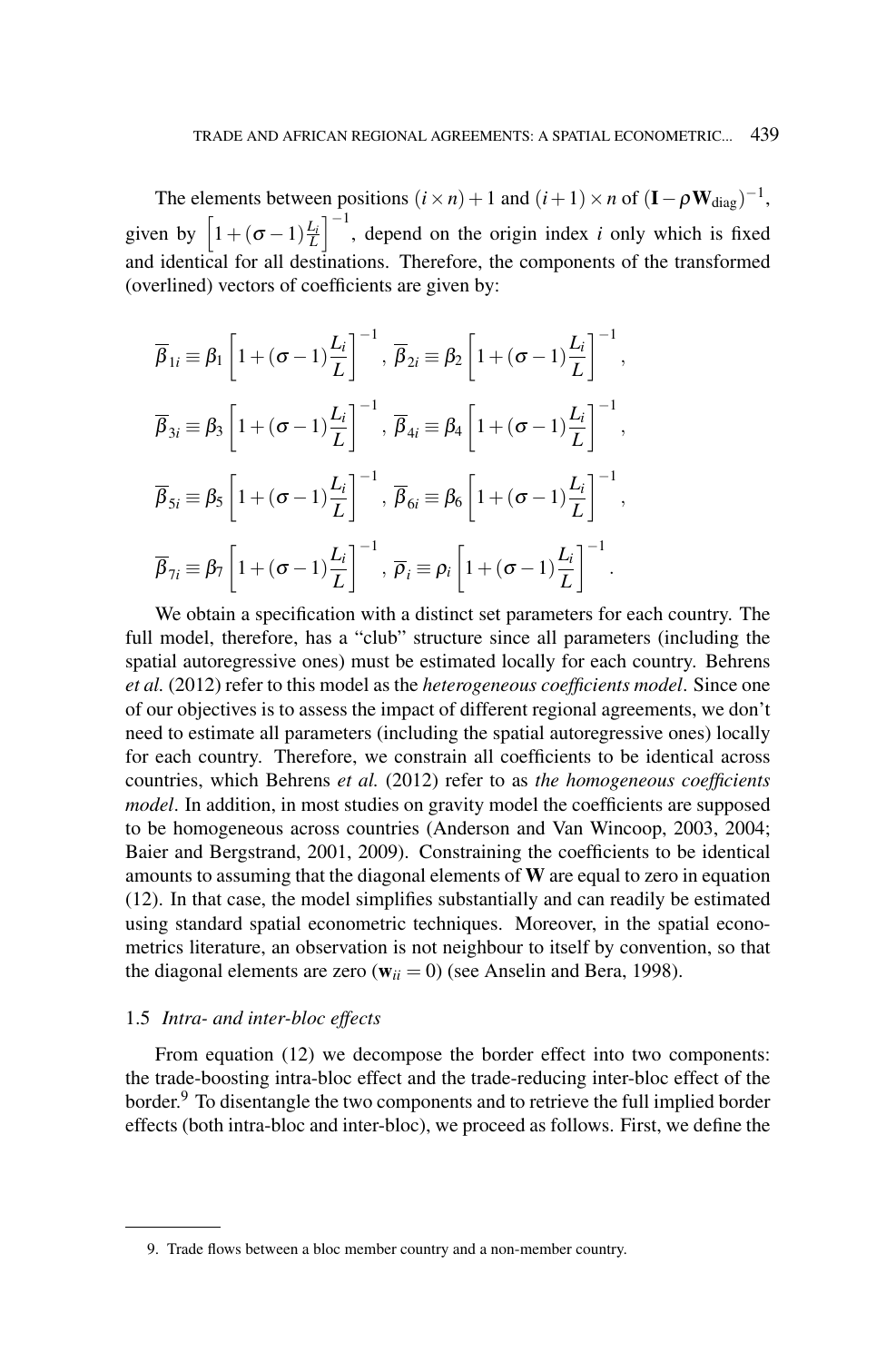border as the ratio of trade flows in a world with borders  $(Z_{ij})$  to that which would prevail in a borderless world  $(\overline{Z}_{ij})$ . Using (9) and (10), we then have:

$$
B_{ij} \equiv \frac{Z_{ij}}{\overline{Z}_{ij}} = e^{\theta[b_{ij} - \sum_k \frac{L_k}{L} b_{kj}]} \prod_k \left(\frac{Z_{ij}}{\overline{Z}_{ij}}\right)^{\rho \frac{L_k}{L}},\tag{13}
$$

where the term  $e^{\theta[b_{ij}-\sum_{k} \frac{L_k}{L}b_{kj}]}$  subsumes the border frictions as a deviation from their population weighted average. Note that (13) defines a log-linear system of all the relative trade flows, which depend on all border effects. Let B stand for the  $n^2 \times 1$  vector of  $\ln(\frac{Z_{ij}}{Z_{ij}})$  and let **b** stand for  $n^2 \times 1$  vector of  $[b_{ij} - \sum_k \frac{L_k}{L} b_{kj}]$ . The log-linearized version of the system has the following solution,  $\mathbf{B} = \theta(\mathbf{I} - \mathbf{I})$  $\rho$ W)<sup>-1</sup>b, which allows us to retrieve the border effect as the exponential of the foregoing expression.

Note that (13) quite naturally depends upon where countries *i* and *j* are located. Four cases may therefore arise with respect to intra-bloc and inter-bloc trade. Let  $\text{pop}_{\text{bloc}} \equiv \sum_{k \in \text{bloc}} \frac{L_k}{L}$  (resp.,  $\text{pop}_{\text{Row}} \equiv \sum_{k \notin \text{bloc}} \frac{L_k}{L}$ ) stand for the regionalbloc (resp., the rest of the world) population shares. It is readily verified that  $10$ 

$$
\ln B_{ij} = \begin{cases}\n-\theta \text{ pop}_{\text{Row}} & \text{if } (i \in \text{BLOC and } j \in \text{BLOC}) \\
\theta \text{ pop}_{\text{Row}} & \text{if } (i \in \text{BLOC and } j \notin \text{BLOC}) \\
\theta \text{ pop}_{\text{BLOC}} & \text{if } (i \notin \text{BLOC and } j \in \text{BLOC}) \\
-\theta \text{ pop}_{\text{BLOC}} & \text{if } (i \notin \text{BLOC and } j \notin \text{BLOC})\n\end{cases}
$$
\n(14)

Equation (14) reveals several interesting points. First, the expressions for BLOC-BLOC and ROW-ROW can be interpreted as the *trade-boosting* effect generated by the presence of borders which increases trade flows within each bloc. The trade flows within each bloc will be larger in a world with borders than in a borderless world. The reason is that borders protect regional firms from competition and give them an advantage in the regional market. Second, the expressions for BLOC-ROW and ROW-BLOC can be interpreted as the *trade-reducing* effect of the border on trade flows across countries located in different blocs. The trade flows across blocs will be smaller in a world with borders than in a borderless world. Third, as in Anderson and Van Wincoop (2003), smaller blocs will have larger implied border effects than large blocs since their magnitude depends positively on the size of the trading partner, as measured by its share of population. The reason is that the border affects smaller blocs more than it does larger blocs, as it creates trade frictions for a larger share of the total demand served by its firms. Finally, the full border effect (combining the *trade-boosting* and *trade-reducing* effects), is given by  $e^{-2\theta p \cdot o p_{\text{Row}}}$  for countries belonging to the bloc and by  $e^{-2\theta p \cdot o p_{\text{BLOC}}}$  for countries not belonging to the bloc.<sup>11</sup>

<sup>10.</sup> See Behrens *et al.* (2012)

<sup>11.</sup> In this study, we focus only on countries belonging to the bloc.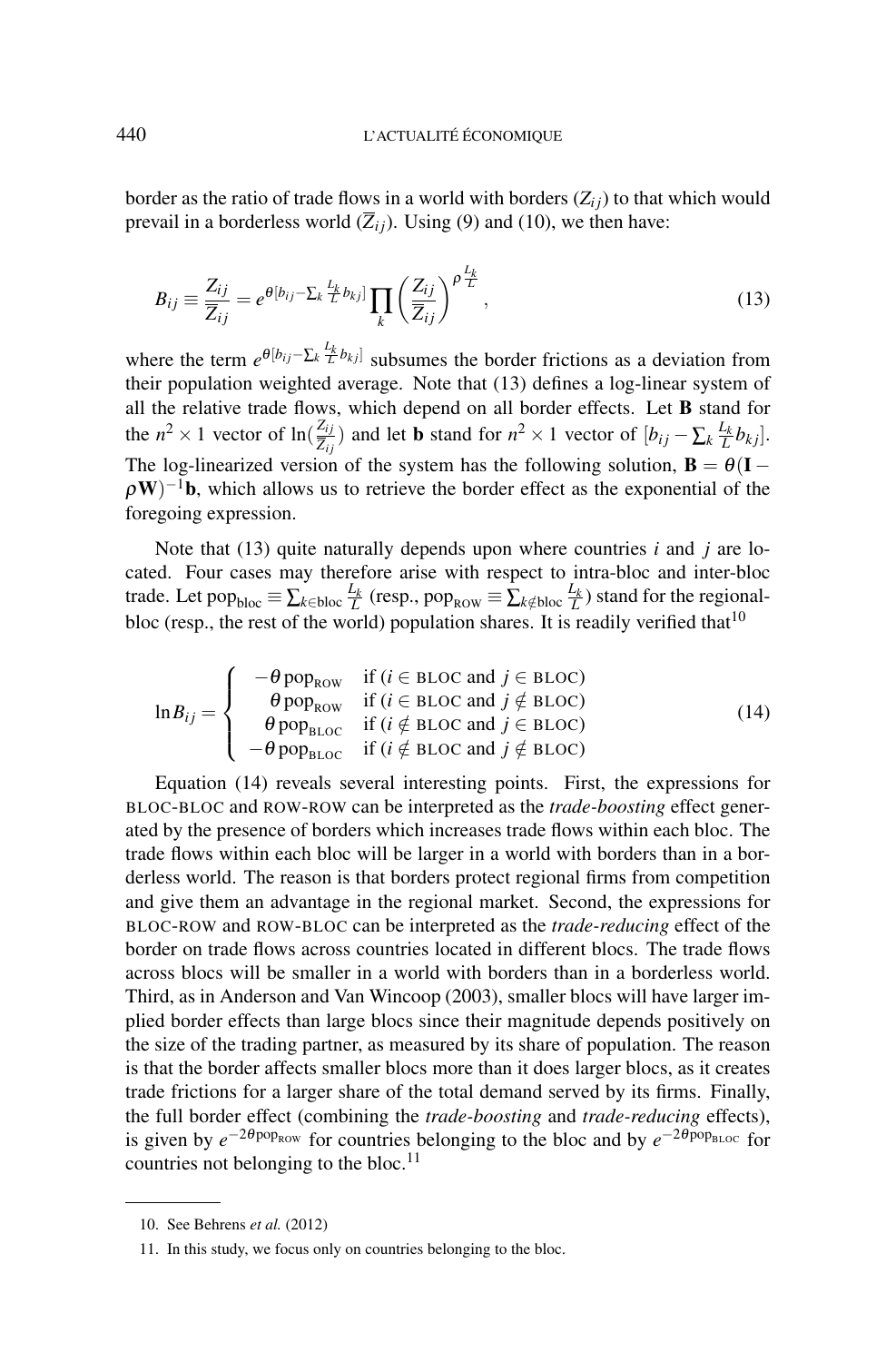To measure the intensity of the border effect we are interested in the five main African regional blocs: WAEMU, CEMAC, ECOWAS, COMESA and SADC. The first two are simultaneously preferential trade blocs and monetary unions with a common currency (the franc CFA). WAEMU and CEMAC each have their own single currency (with the same acronym, franc CFA) and/each of which is pegged to the *euro*. Although these two currencies are commonly referred to by the same name (franc CFA) and have the same value, they are not interchangeable or mutually convertible, so this is not one common currency bloc but two juxtaposed blocs (Abdih and Tsangarides, 2010).

#### 2. EMPIRICAL EVIDENCE

#### 2.1 *Data and econometrics*

Our sample contains 150 countries with 22 500 pairs of trade flows; 37 of countries are African countries, 36 American countries, 34 Asian countries, 38 European countries and 5 Oceanic countries. The data set includes exports  $X_{ij}$ (including internal absorption  $X_{ii}$ ) between countries, GDPs  $Y_i$  and  $Y_j$  of trading partners all measured in millions of US dollars for the year 2010. We then use cross-sectional data for the year 2010. We compute internal absorption as  $X_{ii} \equiv GDP_i - \sum_i X_{ij}$ . Trade flows are from the UN COMTRADE database.<sup>12</sup> GDP, national currency and population (also in 2010) data are obtained from the Penn World Table  $7.0<sup>13</sup>$  The data set also contains bilateral distances (in kilometers) between capital cities and are from the CEPII database.<sup>14</sup> They are computed using the great circle distance formula applied to the capitals' geographic coordinates. As regards the internal distances of the countries, we follow Redding and Venables (2004) by computing internal distances as  $d_{ii} \equiv \kappa \sqrt{\text{surface}_i/\pi}$ . As estimation results are known to be somewhat sensitive to the measurement of internal distance (Head and Mayer, 2002) we use  $1/3$ ,  $2/3$  and 1 for  $\kappa$ . However, since our results are quite robust to these different values of  $\kappa$ , we report only for  $\kappa = 2/3$ .<sup>15</sup> Landlocked position and language also come from the CEPII database. In our study, we constructed the theoretically implied interaction matrix  $W$  using the population share of each exporting country in our sample.<sup>16</sup> To deal with potential endogeneity of population shares, we use three–year lagged values of this variable. Results are robust with respect to different lags. We also ran the regressions using the "current year" (i.e., 2010), and results were little sensitive (with no change at all in the qualitative results). That why we report only the results for the year 2010.

Insofar as one of our objectives is to assess the impact of different regional agreements in Africa, we further have to deal with the well-known problem of zero

<sup>12.</sup> http://comtrade.un.org/

<sup>13.</sup> https://pwt.sas.upenn.edu.

<sup>14.</sup> http://www.cepii.fr/

<sup>15.</sup> Results using  $1/3$  and 1 for  $\kappa$  are available upon request.

<sup>16.</sup> The interaction matrix  $W$  is normalized by its eigenvalues.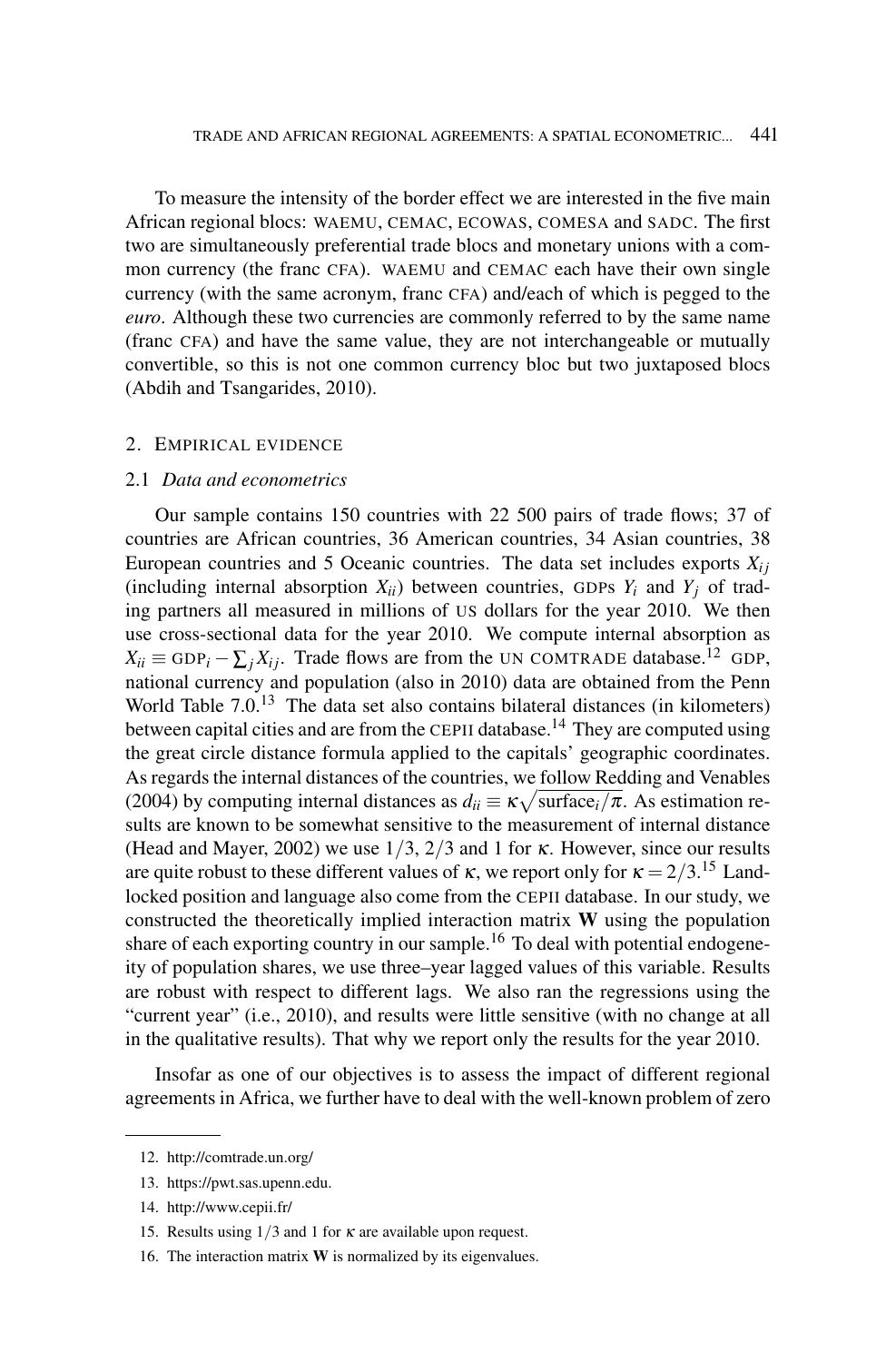trade flows. The zero values found in the trade database correspond in fact either to a genuine zero flow or to a flow below a certain reporting threshold. The latter are very low and are therefore assimilated to absence of trade. Consequently, a subset of the observations are believed to represent censored values, which result in a truncated distribution for the dependent variable observations. Since there is no generally agreed-upon method for doing so (Anderson and Van Wincoop, 2004), we control for the potential zero flow outliers by including a dummy variable in all regression. Alternative methods have been used to control for zero trade flows like the Heckman procedure (such as Emlinger *et al.*, 2008). However, these methods are not known to perform better or to be theoretically more sound (Felbermayr and Kohler, 2006). We therefore both use a zero dummy variable and the spatial TOBIT to evaluate the robustness relative to the methodology used.

When spatial autocorrelation is present in econometric specification, OLS is no longer appropriate: the estimators obtained by this method are not convergent if there is a lagged endogenous variable and they are inefficient in the presence of spatial autocorrelation (Anselin, 1988; Anselin and Bera, 1998). The method widely used is the maximum likelihood (Lee, 2004; LeSage, 2008).<sup>17</sup>

In the next section, we perform several estimation procedures depending on the structure of error terms. First, we estimate the model (12) without spatial interdependence (i.e.  $\rho = 0$ ) using OLS. Secondly, we estimate two versions of the spatial autoregressive model (12): (i) a Spatial Autoregressive model (SAR) where errors  $\varepsilon_{ij}$  are assumed to be iid, (ii) a General Spatial Model (GSM) where errors have a spatial autoregressive structure  $\varepsilon_{ij} = \lambda \sum_{k \neq i}^{n^2} w_{kj} \varepsilon_{kj} + u_{ij}$ . In this last case, we approximate the moving average by a more general autoregressive error structure. Finally, in order to treat the zero trade flows issue, we use a zero dummy in OLS, SAR and GSM specifications and we use a spatial TOBIT (see LeSage (2008) and Xu and Lee (2015) for a recent discussion of the asymptotic properties of the spatial TOBIT).

#### 2.2 *Results*

Our empirical model is the model (12) where we add dummies relative to the customs unions (CEMAC and WAEMU), free trade areas (SADC and ECOWAS) and a common market (COMESA) to measure the trade-boosting effect and the tradereducing effects. We also introduce some control variables as described below. Table 1 displays the full results.

The estimation of equation (12) shows that WAEMU and CEMAC are not significant using OLS and SAR (Table 1 column 1 and 2). Distance negatively affects trade flows, suggesting that distant countries tend to trade less with each other. Distance is a proxy for transport costs and time so that a long transport time increases the costs of packaging perishable goods.

<sup>17.</sup> For estimation we used James Lesage's Econometrics Toolbox which is available at http://www.spatial-econometrics.com/.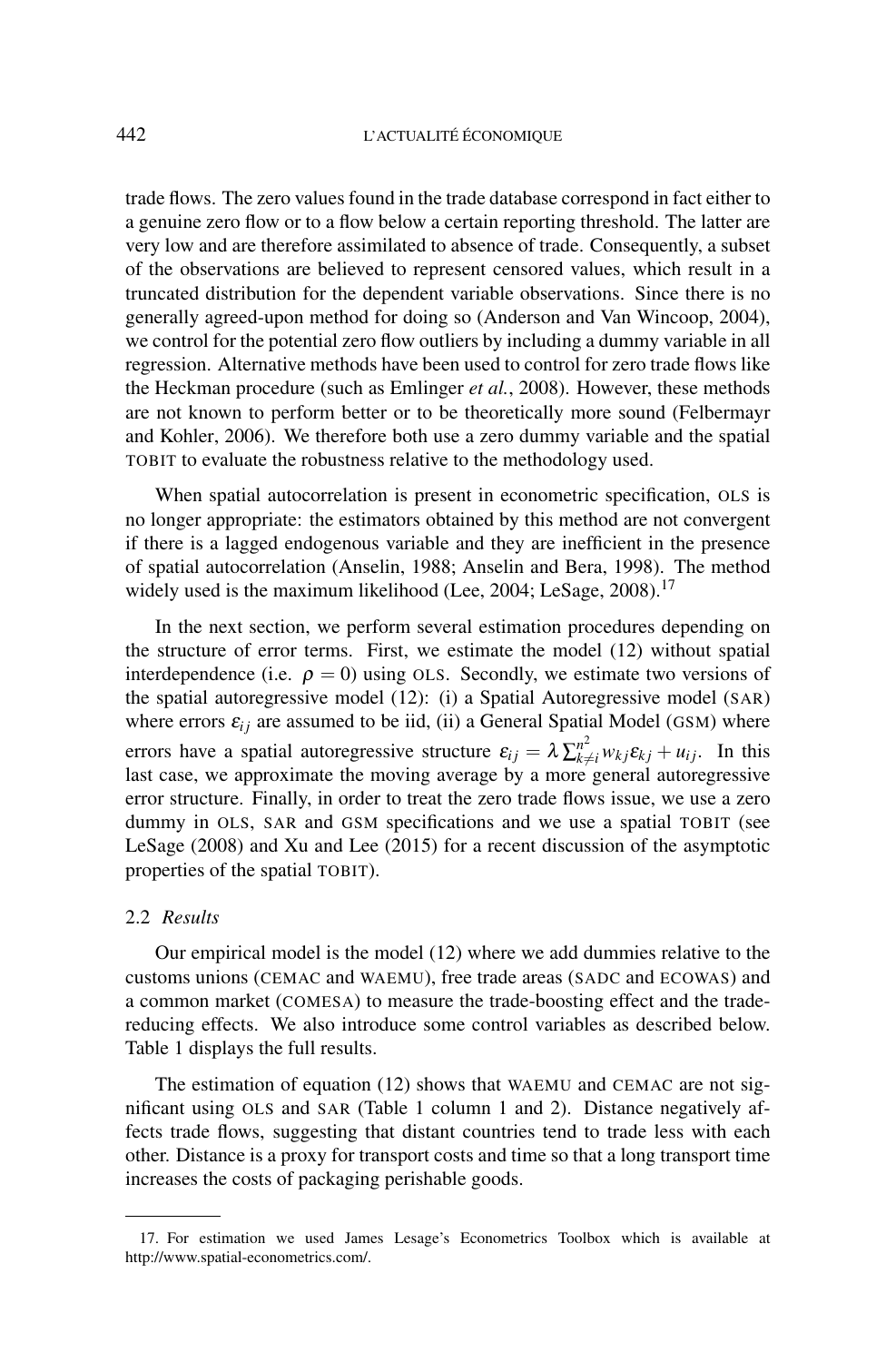#### TABLE 1

| Model         | <b>OLS</b>  | <b>SAR</b>  | <b>SAC</b>   | <b>TOBIT</b> |
|---------------|-------------|-------------|--------------|--------------|
| distance      | $-1.486***$ | $-1.479***$ | $-1.378***$  | $-1.852***$  |
|               | (0.022)     | (0.020)     | (0.022)      | (0.024)      |
| WAEMU         | $-0.236$    | $-0.250$    | $-0.459**$   | $-0.882***$  |
|               | (0.217)     | (0.187)     | (0.190)      | (0.225)      |
| <b>ECOWAS</b> | $-0.519***$ | $-0.513***$ | $-1.539***$  | $-0.554***$  |
|               | (0.143)     | (0.121)     | (0.124)      | (0.143)      |
| <b>CEMAC</b>  | $-0.403$    | $-0.411$    | $-0.536*$    | $-0.931**$   |
|               | (0.646)     | (0.324)     | (0.311)      | (0.373)      |
| COMESA        | $-0.438***$ | $-0.434***$ | $-0.315***$  | $-0.736***$  |
|               | (0.116)     | (0.091)     | (0.097)      | (0.103)      |
| SADC          | $-0.701***$ | $-0.702***$ | $-0.720***$  | $-0.593***$  |
|               | (0.136)     | (0.129)     | (0.134)      | (0.153)      |
| landlocked    | $-0.429***$ | $-0.424***$ | $-0.306***$  | $-0.427***$  |
|               | (0.082)     | (0.082)     | (0.081)      | (0.096)      |
| language      | $1.069***$  | $1.064***$  | $0.860***$   | $1.344***$   |
|               | (0.052)     | (0.049)     | (0.042)      | (0.059)      |
| Currency      | $1.171***$  | $1.164***$  | $1.025***$   | $0.414***$   |
|               | (0.121)     | (0.109)     | (0.104)      | (0.130)      |
| Dummy-Zero    | $-3.569***$ | $-3.562***$ | $-3.556***$  |              |
|               | (0.047)     | (0.040)     | (0.040)      |              |
| $\rho$        |             | $-1.070***$ | $-0.114***$  | $-0.040**$   |
|               |             | (0.037)     | (0.005)      | (0.021)      |
| λ             |             |             | $-28.747***$ |              |
|               |             |             | (0.096)      |              |
| $R^2$         | 0.683       |             |              |              |
| <b>AIC</b>    |             | $-3.397$    | $-3.273$     | $-3.164$     |
| <b>BIC</b>    |             | $-3.287$    | $-3.163$     | $-3.068$     |

#### ESTIMATION RESULTS

NOTE: Standard errors are given in parentheses. \*\*\* significant at 1%; \*\* significant at 5% and \* significant at 10%. The number of observations is 22 500. AIC and BIC stand for the Akaike and the Schwarz information criteria, respectively.

We note that the theoretical model predicts that the spatial autocorrelation coefficient  $\rho$  should be negative. This means that trade flow from *i* to *j* decreases with the value of sales  $X_{ki}$  from any third country  $k$  into the destination market, because varieties are gross substitutes. Since spatial interdependence is captured by the spatial autoregressive coefficient in our estimating equations, this coefficient may be interpreted as a measure of "*spatial competition*" encapsulating both aspects of market power and consumer preference for diversity. Moreover, since the estimate for the parameter  $\rho$  is significantly different from zero, least-squares estimates are biased and inconsistent. In what follows we will focus on the results given by the spatial models (especially GSM and TOBIT models) that result from the theoretical model.

As regards the border effects, the coefficients associated with all relative borders are negative and significant. These coefficients allow us to capture relative trade resistance due to regional blocs. To assess the magnitudes of impacts arising from regional blocs, we turn to the summary measures of intra-bloc effects, inter-bloc effects and total impacts presented in Table 2.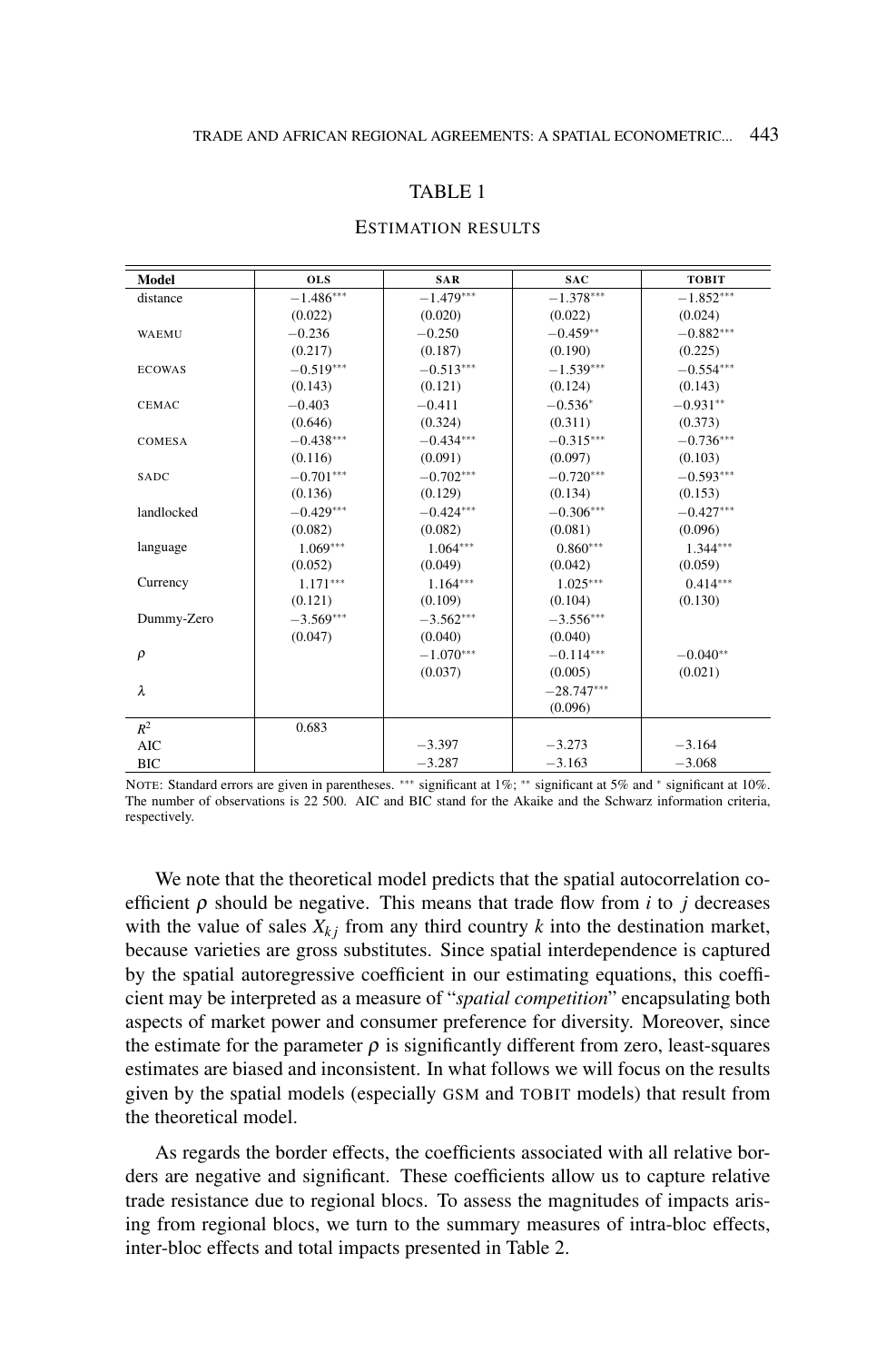#### TABLE 2

| Area            | <b>WAEMU</b> | <b>ECOWAS</b> | <b>CEMAC</b> | <b>COMESA</b> | <b>SADC</b> |  |  |  |
|-----------------|--------------|---------------|--------------|---------------|-------------|--|--|--|
| <b>OLS</b>      |              |               |              |               |             |  |  |  |
| Intra           | $1.261^{ns}$ | 1.642         | $1.493^{ns}$ | 1.512         | 1.976       |  |  |  |
| Inter           | $0.792^{ns}$ | 0.608         | $0.669^{ns}$ | 0.661         | 0.506       |  |  |  |
| Full            | $1.592^{ns}$ | 2.697         | $2.230^{ns}$ | 2.287         | 3.905       |  |  |  |
| <b>SARFE</b>    |              |               |              |               |             |  |  |  |
| Intra           | $1.279^{ns}$ | 1.633         | $1.505^{ns}$ | 1.506         | 1.977       |  |  |  |
| Inter           | $0.781^{ns}$ | 0.612         | $0.664^{ns}$ | 0.663         | 0.505       |  |  |  |
| Full            | $1.637^{ns}$ | 2.667         | $2.267^{ns}$ | 2.270         | 3.911       |  |  |  |
| <b>SAC FE</b>   |              |               |              |               |             |  |  |  |
| Intra           | 1.573        | 1.542         | 1.706        | 1.347         | 2.013       |  |  |  |
| Inter           | 0.635        | 0.648         | 0.586        | 0.742         | 0.496       |  |  |  |
| Full            | 2.474        | 2.377         | 2.910        | 1.815         | 4.052       |  |  |  |
| <b>TOBIT FE</b> |              |               |              |               |             |  |  |  |
| Intra           | 2.385        | 1.699         | 2.526        | 2.003         | 1.779       |  |  |  |
| Inter           | 0.419        | 0.588         | 0.395        | 0.499         | 0.562       |  |  |  |
| Full            | 5.690        | 2.887         | 6.3840       | 4.013         | 3.165       |  |  |  |

#### BORDER EFFECTS

NOTE:  $ns = not significant$ .

The results suggest that regional integration substantially increases trade between WAEMU countries. Indeed, our results show that trade between WAEMU countries is 5.7 times higher than trade between WAEMU countries and non WAEMU countries. Furthermore, the trade-boosting intra-bloc coefficient shows that the trade flows within WAEMU are 2.4 times larger in a world with borders (world with blocs) than in a world without borders (world without blocs). As regards the trade-reducing inter-bloc effect, we find that the trade flows across WAEMU are 0.4 times smaller in a world with borders than in a world without borders. Put differently, the trade flows across the blocs experience the border effect, which has the consequence of reducing these trade flows. For CEMAC, the full border coefficient indicates that trade flows within CEMAC are 6.4 times higher than trade flows across CEMAC. The creation of CEMAC boosts trade between member countries by 2.6 times and reduces trade flows with the rest of the world by a factor of 0.4.

Our estimations for SADC show that the coefficient of the full border effect is 3.2, the trade-boosting effect is 1.8 and the trade-reducing effect is 0.6. These results show that intra-SADC trade increased compared with non-SADC trade. Implementation of SADC led to an increase in intra-SADC and a reduction in trade with non-members. Note that South Africa was initially not in this bloc but now it constitutes a dominant member as in Africa as a whole. The region is there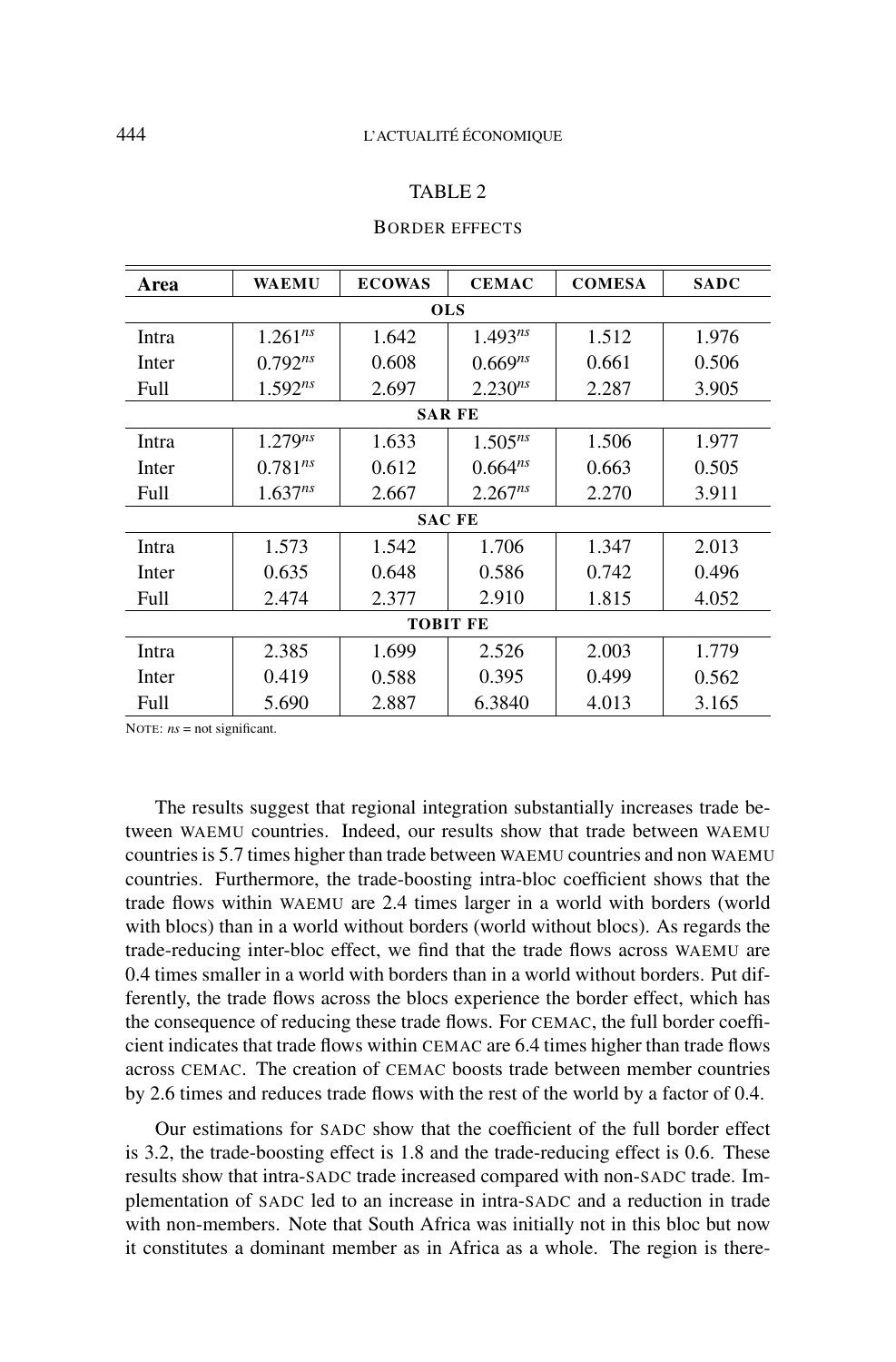fore more dependent on South Africa as a source of imports than as a market for exports.

For ECOWAS, the full border effect coefficient is 2.9. The trade-boosting intra-ECOWAS effect coefficient is 1.7 and the trade-reducing coefficient is 0.6. These results indicate a small border effect for ECOWAS despite the presence of all WAEMU countries (see Table A1) and powerful neighbors (Nigeria and Ghana). We find that trade flows within COMESA would be 4 times higher than trade flows across COMESA. The creation of COMESA boosts trade between member countries by 2 and reduces trade flows with the rest of the world by a factor of 0.5.

The coefficient relative to the landlocked countries is negative and significant, suggesting that landlocked countries lag behind their maritime neighbours in external trade. This can be attributed to distance from the coast and several aspects of dependence on transit neighbours such as neighbours' infrastructure, sound cross-border political relations, neighbours' peace and stability and neighbours' administrative practices. Landlocked countries not only face the challenge of distance, but also the challenges that result from dependence on passage through a foreign transit country, one through which trade from a landlocked country must pass in order to access international shipping markets. Landlocked countries are completely dependent on their transit neighbours' infrastructure to transport their goods to port. This infrastructure may be weak for many reasons, including lack of resources, mis-governance, conflict and natural disasters. Weak infrastructures (ports, roads, rail) in African countries increase transport costs and are often agreater obstacle to trade than tariff and non-tariff barriers in importing countries. Given the magnitude of infrastructure needs in Africa, it is acknowledged that to correct these shortcomings, regional and continental solutions are required.

We find a positive and significant coefficient for common language. This finding points out that common language promotes bilateral trade by facilitating communication and easing transactions. Two individuals who speak the same language can communicate and trade with each other directly whereas those without a sufficient knowledge of a common language must often rely on an intermediary or hire an interpreter. The additional complexity inherent in such a mediated relationship, the potential for costly errors and their increased cost may be large enough to prevent otherwise mutually beneficial transactions from occurring.

As regards the coefficient of common currency, we also find a positive and significant coefficient. This finding shows that common currency promotes bilateral trade by reducing the costs of international transactions. The intuition is that trade between areas that use a single currency is cheaper and easier than trade between areas with their own currencies.

Finally, it follows from all foregoing that regional blocs (whether customs unions, free trade areas, monetary unions, etc.) broadly have a positive effect on intra-trade flows. Trade within regional blocs is increased whereas trade with nonmember countries is reduced. We note that regional integration is more advanced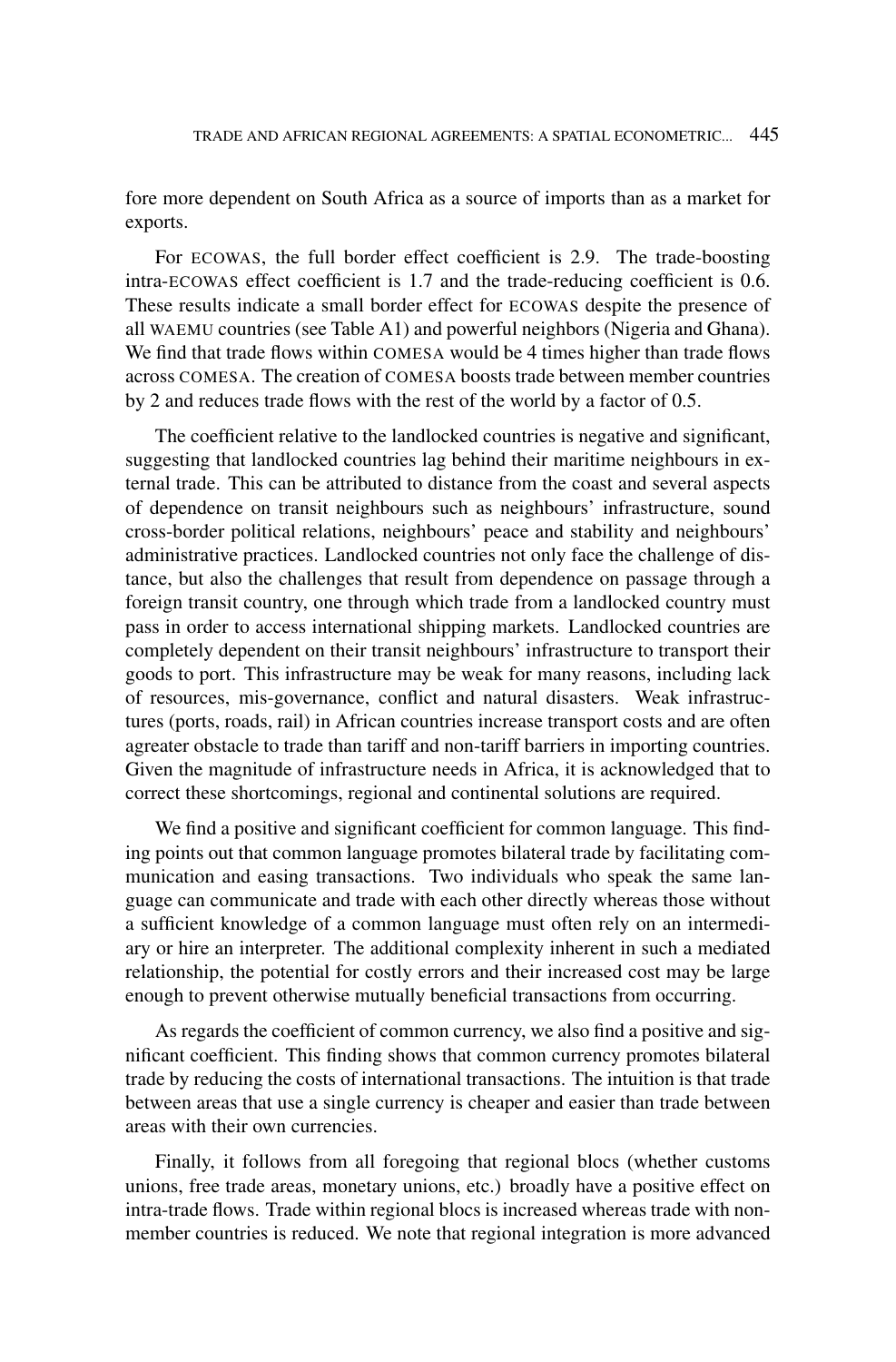in WAEMU and CEMAC than in other regional blocs. Furthermore, WAEMU and CEMAC are a major export markets for the dominant countries in the two blocs (Cameroon for CEMAC and Senegal, Benin and Côte d'Ivoire for WAEMU). They are the prime export market for landlocked countries in both blocs. The small border effect for ECOWAS can be attributed to the failure by the members of these blocs to reduce both tariff and non-tariff barriers to trade. We also note that the border effect is high for the blocs that are well advanced in their integration process, and it is small for the blocs lagging behind in their integration process. We conclude that the more advanced the integration process is, the more member countries tend to trade with each other and to reduce their imports and exports with third countries.

#### **CONCLUSION**

In this paper we estimated the border effect by breaking it down into two components: the trade-boosting intra-bloc effect and the trade-reducing inter-bloc effect. To estimate both trade-boosting and trade-reducing effects we based our approach on Behrens *et al.* (2012) by deriving a gravity equation and taking into account spatial interdependence between trade flows. Doing so yields a spatial econometrics reduced form where we explore different specifications of error terms or the treatment of zeros trade flows (SAR, GSM and spatial TOBIT). We find that regional blocs (whether customs union, free trade area, monetary union, or whatever) have a positive effect on intra-trade flows. Regional blocs not only increase intra-trade flows but also reduce trade with other outside countries. We also note that the border effect is high for the blocs that are well advanced in their integration process, and it is small for the blocs lagging behind in their integration process. As regards the spatial effect, we find that the spatial interdependence between trade flows is reflected in a negative relationship. Moreover, we also control for common language, landlocked countries, and common currency and they are found to be important determinants as distance in explaining trade flows.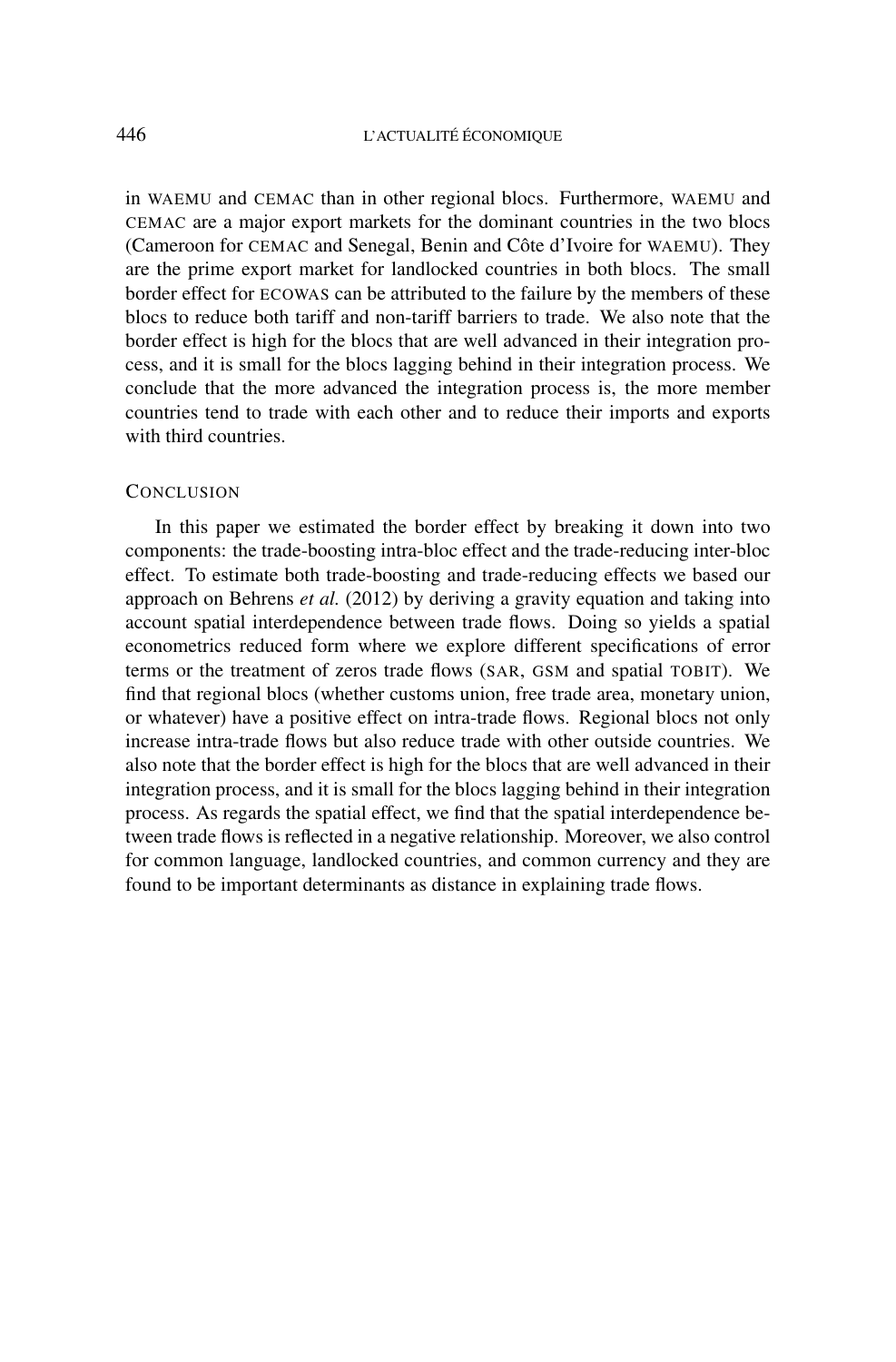## APPENDIX

## TABLE A1

## LIST OF COUNTRIES FOR EACH BLOC

| <b>CEMAC</b>             | <b>COMESA</b> | <b>ECOWAS</b>        | <b>SADC</b>      | <b>WAEMU</b>         |
|--------------------------|---------------|----------------------|------------------|----------------------|
| Cameroon                 | Angola        | Benin                | Angola           | Benin                |
| CAR                      | Burundi       | <b>Burkina Faso</b>  | <b>Botswana</b>  | <b>Burkina Faso</b>  |
| Chad                     | Comoros       | Cape Verde           | RDC.             | Côte d'Ivoire        |
| Congo                    | <b>RDC</b>    | Côte d'Ivoire        | Lesotho          | <b>Bissau Guinea</b> |
| <b>Equatorial Guinea</b> | Djibouti      | Gambia               | Madagascar       | Mali                 |
| Gabon                    | Egypt         | Ghana                | Malawi           | Niger                |
|                          | Eritrea       | Guinea               | <b>Mauritius</b> | Senegal              |
|                          | Ethiopia      | <b>Bissau Guinea</b> | Mozambique       | Togo                 |
|                          | Kenya         | Liberia              | Namibia          |                      |
|                          | Libya         | Mali                 | Swaziland        |                      |
|                          | Madagascar    | Niger                | Seychelles       |                      |
|                          | Malawi        | Nigeria              | South Africa     |                      |
|                          | Mauritius     | Senegal              | Tanzania         |                      |
|                          | Rwanda        | Sierra Leone         | Zambia           |                      |
|                          | Seychelles    | Togo                 | Zimbabwe         |                      |
|                          | South Sudan   |                      |                  |                      |
|                          | Sudan         |                      |                  |                      |
|                          | Swaziland     |                      |                  |                      |
|                          | Uganda        |                      |                  |                      |
|                          | Zambia        |                      |                  |                      |
|                          | Zimbabwe      |                      |                  |                      |

NOTE: CAR = Central African of Republic. Botswana, Namibia, Swaziland are not in our sample. South Sudan and Sudan constitute a single country.

## BIBLIOGRAPHY

- ABDIH, Y. and TSANGARIDES, C. (2010). Feer for the cfa franc. *Applied Economics*, 42 (16), 2009–2029.
- AGBODJI, A. E. (2007). Intégration et échanges commerciaux intra sousrégionaux: le cas de l'uemoa. *Revue africaine de l'intégration*, 1 (1), 161–188.
- AITKEN, N. D. (1973). The effect of the eec and efta on european trade: A temporal cross-section analysis. *The American Economic Review*, 63 (5), 881–892.
- ANDERSON, J. E. (1979). A theoretical foundation for the gravity equation. *The American economic review*, 69 (1), 106–116.
- and VAN WINCOOP, E. (2003). Gravity with gravitas: A solution to the border puzzle. *American economic review*, 93 (1), 170–192.
- and (2004). Trade costs. *Journal of Economic literature*, 42 (3), 691–751.
- ANSELIN, L. (1988). A test for spatial autocorrelation in seemingly unrelated regressions. *Economics Letters*, 28 (4), 335–341.
- and BERA, A. K. (1998). Introduction to spatial econometrics. *Handbook of applied economic statistics*, 237.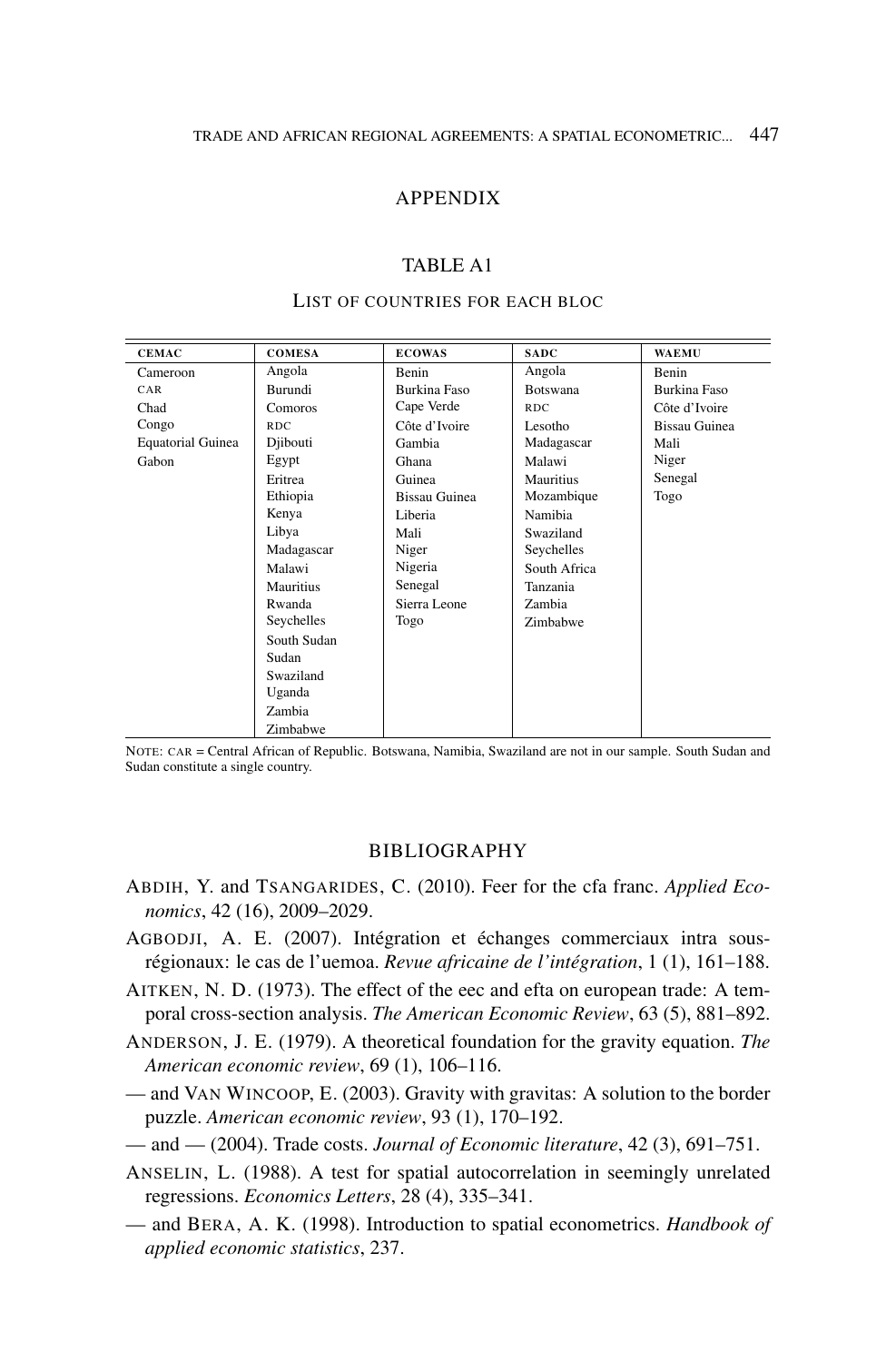- BAIER, S. L. and BERGSTRAND, J. H. (2001). The growth of world trade: tariffs, transport costs, and income similarity. *Journal of international Economics*, 53 (1), 1–27.
- $-$  and  $-$  (2009). Bonus vetus ols: A simple method for approximating international trade-cost effects using the gravity equation. *Journal of International Economics*, 77 (1), 77–85.
- BEHAR, A. and CIRERA-I CRIVILLÉ, L. (2013). Does it matter who you sign with? comparing the impacts of n orth–s outh and s outh–s outh trade agreements on bilateral trade. *Review of International Economics*, 21 (4), 765–782.
- and EDWARDS, L. (2011). *How integrated is SADC? Trends in intra-regional and extra-regional trade flows and policy*. The World Bank.
- BEHRENS, K., ERTUR, C. and KOCH, W. (2012). 'dual'gravity: Using spatial econometrics to control for multilateral resistance. *Journal of Applied Econometrics*, 27 (5), 773–794.
- BERGSTRAND, J. H. (1985). The gravity equation in international trade: some microeconomic foundations and empirical evidence. *The review of economics and statistics*, pp. 474–481.
- BOSKER, M. and GARRETSEN, H. (2012). Economic geography and economic development in sub-saharan africa. *The World Bank Economic Review*, 26 (3), 443–485.
- CARRÈRE, C. (2004). African regional agreements: impact on trade with or without currency unions. *Journal of African Economies*, 13 (2), 199–239.
- COLLIER, P. and VENABLES, A. J. (2009). Commerce et performance économique: la fragmentation de l'afrique importe-t-elle? *Revue d'économie du développement*, 17 (4), 5–39.
- COULIBALY, S. and FONTAGNÉ, L. (2006). South–south trade: geography matters. *Journal of African Economies*, 15 (2), 313–341.
- DE SOUSA, J. and LOCHARD, J. (2012). Trade and colonial status. *Journal of African Economies*, 21 (3), 409–439.
- DEARDORFF, A. (1998). Determinants of bilateral trade: does gravity work in a neoclassical world? In *The regionalization of the world economy*, University of Chicago Press, pp. 7–32.
- DIXIT, A. K. and STIGLITZ, J. E. (1977). Monopolistic competition and optimum product diversity. *The American economic review*, 67 (3), 297–308.
- EATON, J. and KORTUM, S. (2002). Technology, geography, and trade. *Econometrica*, 70 (5), 1741–1779.
- EMLINGER, C., JACQUET, F. and LOZZA, E. C. (2008). Tariffs and other trade costs: assessing obstacles to mediterranean countries' access to eu-15 fruit and vegetable markets. *European Review of Agricultural Economics*, 35 (4), 409–438.
- EVENETT, S. J. and KELLER, W. (2002). On theories explaining the success of the gravity equation. *Journal of political economy*, 110 (2), 281–316.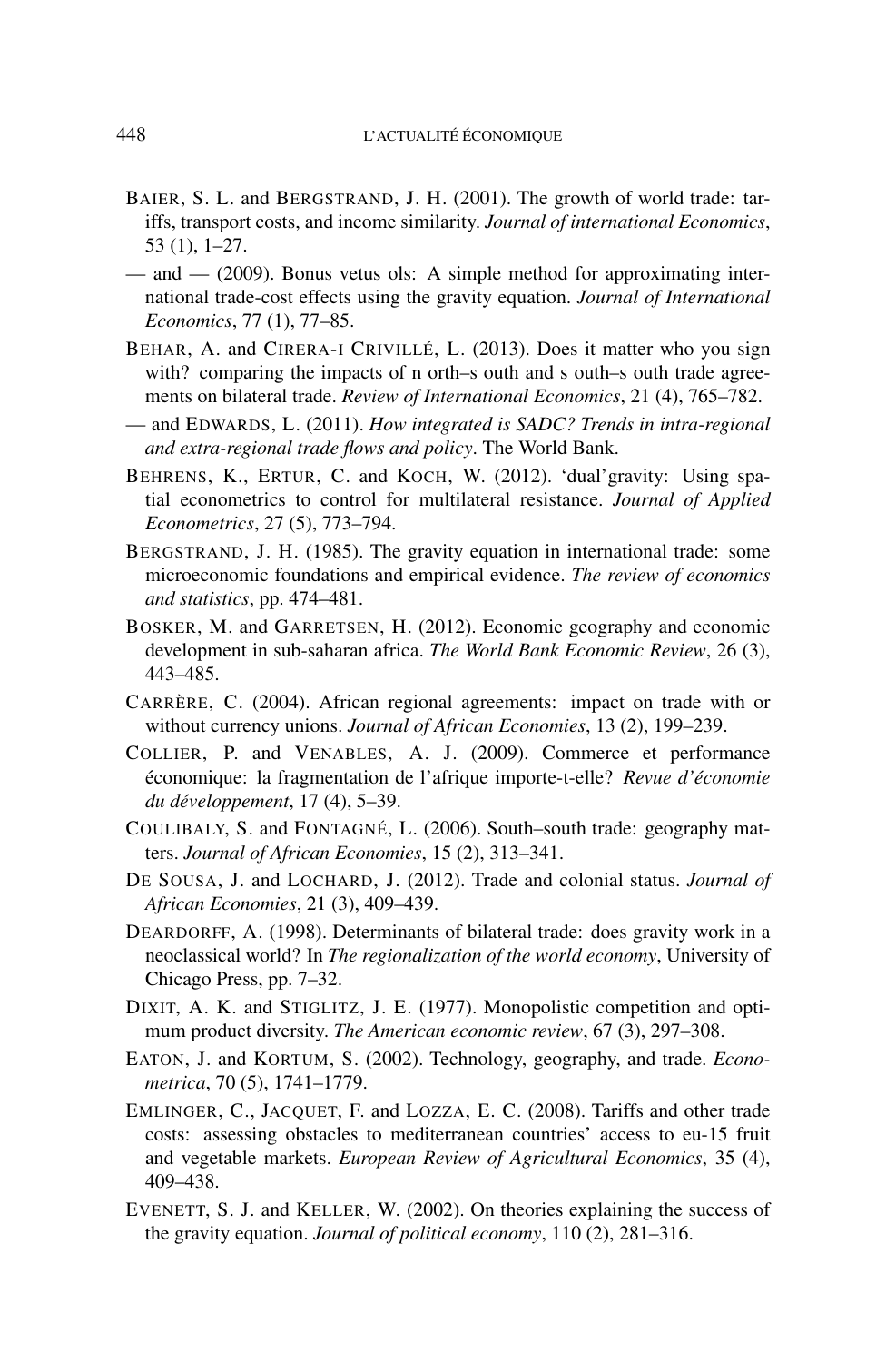- FAYE, M. L., MCARTHUR, J. W., SACHS, J. D. and SNOW, T. (2004). The challenges facing landlocked developing countries. *Journal of Human Development*, 5 (1), 31–68.
- FEENSTRA, R. C. (2002). Border effects and the gravity equation: Consistent methods for estimation. *Scottish Journal of Political Economy*, 49 (5), 491–506.
- FELBERMAYR, G. J. and KOHLER, W. (2006). Exploring the intensive and extensive margins of world trade. *Review of World Economics*, 142 (4), 642–674.
- FOROUTAN, F. and PRITCHETT, L. (1993). Intra-sub-saharan african trade: is it too little? *Journal of African Economies*, 2 (1), 74–105.
- FRANKEL, J. and ROSE, A. (2002). An estimate of the effect of common currencies on trade and income. *The quarterly journal of economics*, 117 (2), 437–466.
- GEDA, A. and KEBRET, H. (2008). Regional economic integration in africa: A review of problems and prospects with a case study of comesa. *Journal of African economies*, 17 (3), 357–394.
- GORETTI, M. and WEISFELD, H. (2008). *Trade in the WAEMU: Developments and Reform Opportunities*. Tech. Rep. 8-68, International Monetary Fund.
- HELPMAN, E. (1984). A simple theory of international trade with multinational corporations. *Journal of political economy*, 92 (3), 451–471.
- KELEJIAN, H., TAVLAS, G. S. and PETROULAS, P. (2012). In the neighborhood: The trade effects of the euro in a spatial framework. *Regional Science and Urban Economics*, 42 (1-2), 314–322.
- KRUGMAN, P. (1980). Scale economies, product differentiation, and the pattern of trade. *The American Economic Review*, 70 (5), 950–959.
- KRUGMAN, P. R. (1991). *Geography and trade*. MIT press.
- LEE, L.-F. (2004). Asymptotic distributions of quasi-maximum likelihood estimators for spatial autoregressive models. *Econometrica*, 72 (6), 1899–1925.
- LESAGE, J. P. (2008). An introduction to spatial econometrics. *Revue d'économie industrielle*, (123), 19–44.
- LONGO, R. and SEKKAT, K. (2004). Economic obstacles to expanding intraafrican trade. *World Development*, 32 (8), 1309–1321.
- MARTIJN, J. and TSANGARIDES, C. (2008). Trade in cemac: Developments and reform opportunities. *The CFA Franc Zone: Common Currency, Uncommon Challenges. IMF, Washington, DC*, pp. 335–363.
- MELITZ, J. (2008). Language and foreign trade. *European Economic Review*, 52 (4), 667–699.
- MUSILA, J. W. (2005). The intensity of trade creation and trade diversion in comesa, eccas and ecowas: A comparative analysis. *Journal of african Economies*, 14 (1), 117–141.
- REDDING, S. and VENABLES, A. J. (2004). Economic geography and international inequality. *Journal of international Economics*, 62 (1), 53–82.